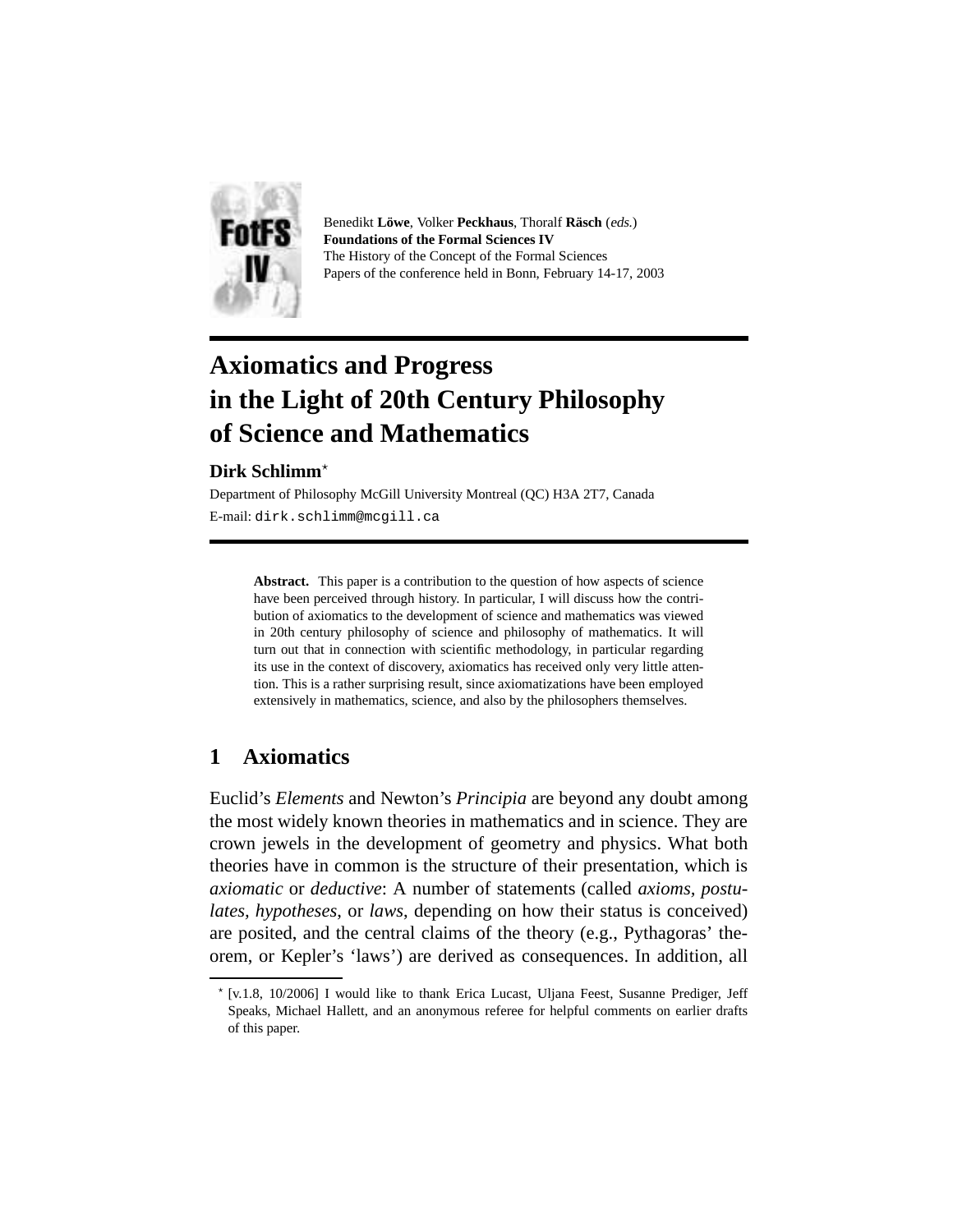notions of the theory are definable in terms of the primitive notions that occur in the axioms. Henceforth I shall refer to the practice of developing, employing, or studying systems of axioms as *axiomatics*. Notice that in axiomatic presentations it is not necessary for the primitive terms to be considered as uninterpreted symbols, nor must the notion of logical consequence be made explicit. In the former case we speak of a *formal* axiomatization, while the latter distinguishes axiomatizations from *formalizations*, which require a formal language and formal rules of inference. These notions are often conflated in the literature, but they should be kept apart to avoid unwarranted criticism of axiomatics.

To be sure, neither geometry nor physics ended with Euclid's and Newton's theories. Rather, they have inspired a great number of readers, they have been the starting points of various fruitful developments, and they have led to a great many new scientific and mathematical insights. These observations lead directly to the main motivation behind the present paper, namely the question regarding the role that an axiomatic presentation of theories plays in the development of science and mathematics.<sup>1</sup>

The usefulness of axiomatics in theory development is manifold. For example, the formulation of axioms can bring out hidden assumptions, explicate informal concepts, or reveal gaps in the argumentations; once a theory is axiomatized it can be studied through the axioms, and relations to other theories can be established; manipulations of axioms, which can be motivated by empirical findings that contradict some theorem or by attempts to prove the independence of the axioms, can suggest new theories.<sup>2</sup> Furthermore, I believe that axiomatics has a considerable effect on the perception and formulation of analogies, as well as on our capabilities of reasoning about abstract objects.<sup>3</sup>

Although the utility of axiomatic presentations should be of no surprise to working mathematicians or theoretical scientists, I shall show in the present paper that the contribution of axiomatics for the advancement of science and mathematics has not been properly acknowledged in the philosophical literature. To do so I shall present an overview of the main trends in philosophy of science and mathematics with respect to the following two questions:

<sup>&</sup>lt;sup>1</sup> Notice that I am open as to what theories *are*, as long as they can be presented axiomatically.

<sup>2</sup> Non-Euclidean geometries are the most famous outcome of the latter.

<sup>&</sup>lt;sup>3</sup> A more detailed account of this is planned for the future.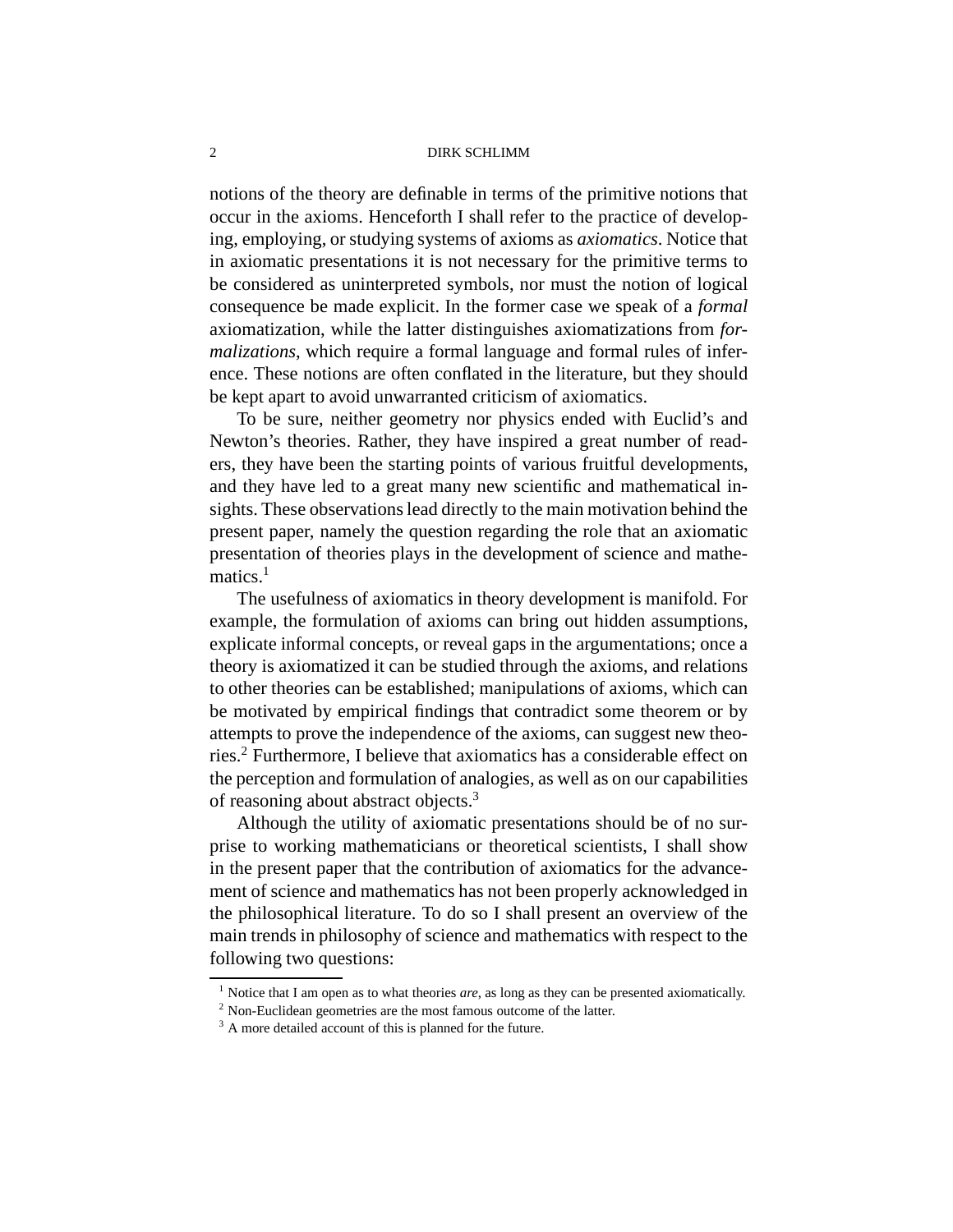- **–** How is the change from one theory to another accounted for, i.e., what are the mechanisms underlying theory change?
- **–** What role is assigned to axiomatics in particular with regard to theory change and discovery?

As it turns out, in philosophy of science very little has been said in this regard. On the contrary, the notions of axiomatics and discovery have often been considered as being opposed to each other. In mathematics there has been a recognition of the creative power of axiomatics, in particular by David Hilbert. However, these views did not catch on in philosophy of mathematics and have been revived only recently.

Before turning our attention to the 20th century, let me briefly mention the major milestones in the history of axiomatics. According to Aristotle, scientific knowledge must be demonstrative, resting on "necessary basic truths" (*Post. Ana., I.6, 74.4*, [McKeo47, p. 21]). Euclid's subsequent axiomatization of geometry in the *Elements* was soon considered to be the prototypical presentation of scientific theory. It has inspired works like Newton's *Principia*, Spinoza's *Ethics*, and many many others.

Due to the use of axiomatics in the natural sciences, and to the development and growing acceptance of non-Euclidean geometries, the idea that axioms express necessary truths has been slowly abandoned. Also, starting with the recognition of the point/line duality of projective geometry, the meanings of the primitive terms lost their claim to uniqueness. Frege's invention of predicate logic led to a sharpening of the language of scientific presentations, reducing ambiguities and vagueness, as well as to an increase of rigor in the deductions (see also section 3, on related developments in 19th century mathematics). These developments form the background for the philosophical reflections in the 20th century that are presented next.

# **2 Philosophy of science**

In the following I shall discuss what I consider to be four major families of views in the philosophy of science of the 20th century. Due to space limitations this can only be very sketchy, but I hope to be able to bring out the main positions concerning the questions mentioned above. I look at philosophy of science first, because it has had great impact on the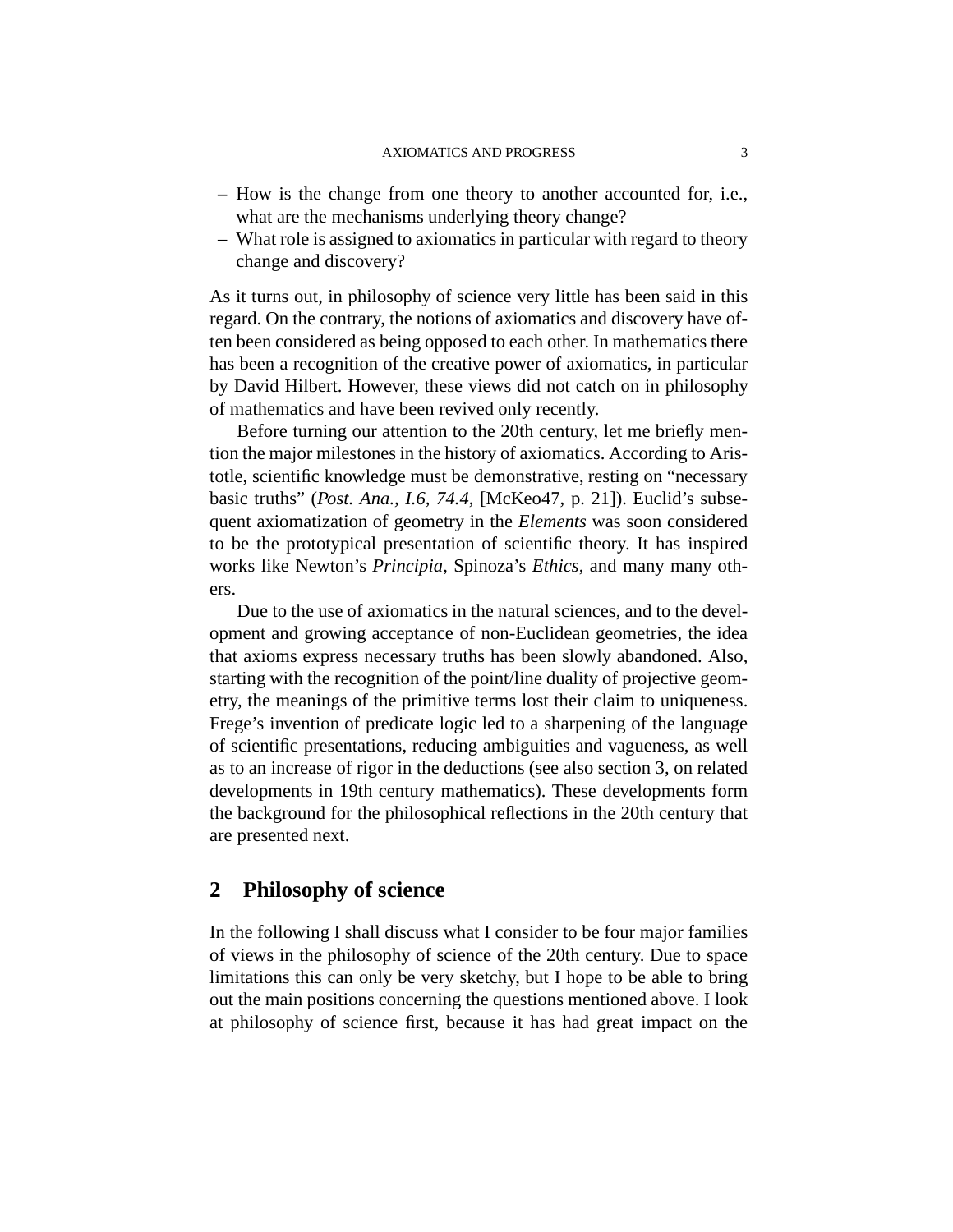discussions in philosophy of mathematics. Hence, the development in philosophy of mathematics can be better understood when seen in this broader context.

# **2.1 The received view**

By the *received view* in philosophy of science, I will refer to the core of the views that emerged from logical positivism and were dominant from the 1930s until the 1960s (see [Sal*et.al.*92, p. 135]).<sup>4</sup> One of the main doctrines of the received view is that theories should be considered as linguistic entities, formulated in the language of first-order logic. Empirical meaning is then conferred on the primitive terms by means of coordinative definitions. As a consequence, the distinction between theoretical and observational terms was introduced and the relations between the two have been studied extensively. Specific views on the assessment of scientific theories ranged from *verification*, over *falsification* [Pop34], to *confirmation* [Hem45]. A most important distinction, for our purposes, is made between the *context of discovery* and that of *justification* [Rei38]. In general, the study of activities related to discovery is relegated to psychology, sociology, and history, but is not considered to be of interest for philosophy. Kekulé's dream of a snake biting its own tail, which suggested to him the structure the benzene ring, is seen as the prototypical example of a discovery about which philosophers could have nothing to say.

According to the received view scientific progress is explicated as a succession of theories. It is considered to be cumulative in the sense that old theories are replaced by more inclusive ones (e.g., rigid body mechanics being replaced by classical particle mechanics), or that theories are reduced to others (e.g., thermodynamics being reduced to statistical mechanics). However, more detailed principles providing heuristics for the development of theories are not investigated, since they are thought to lie outside of the context of justification.

Although formal axiomatic presentations of theories were used by philosophers of science adhering to the received view to study properties of theories, particular axiomatizations were not considered to be of philosophical interest, since they are neither unique for a particular set of statements (since different sets of axioms can determine the same set of state-

<sup>4</sup> Nowadays one can also find the label "once received view" [Cra02].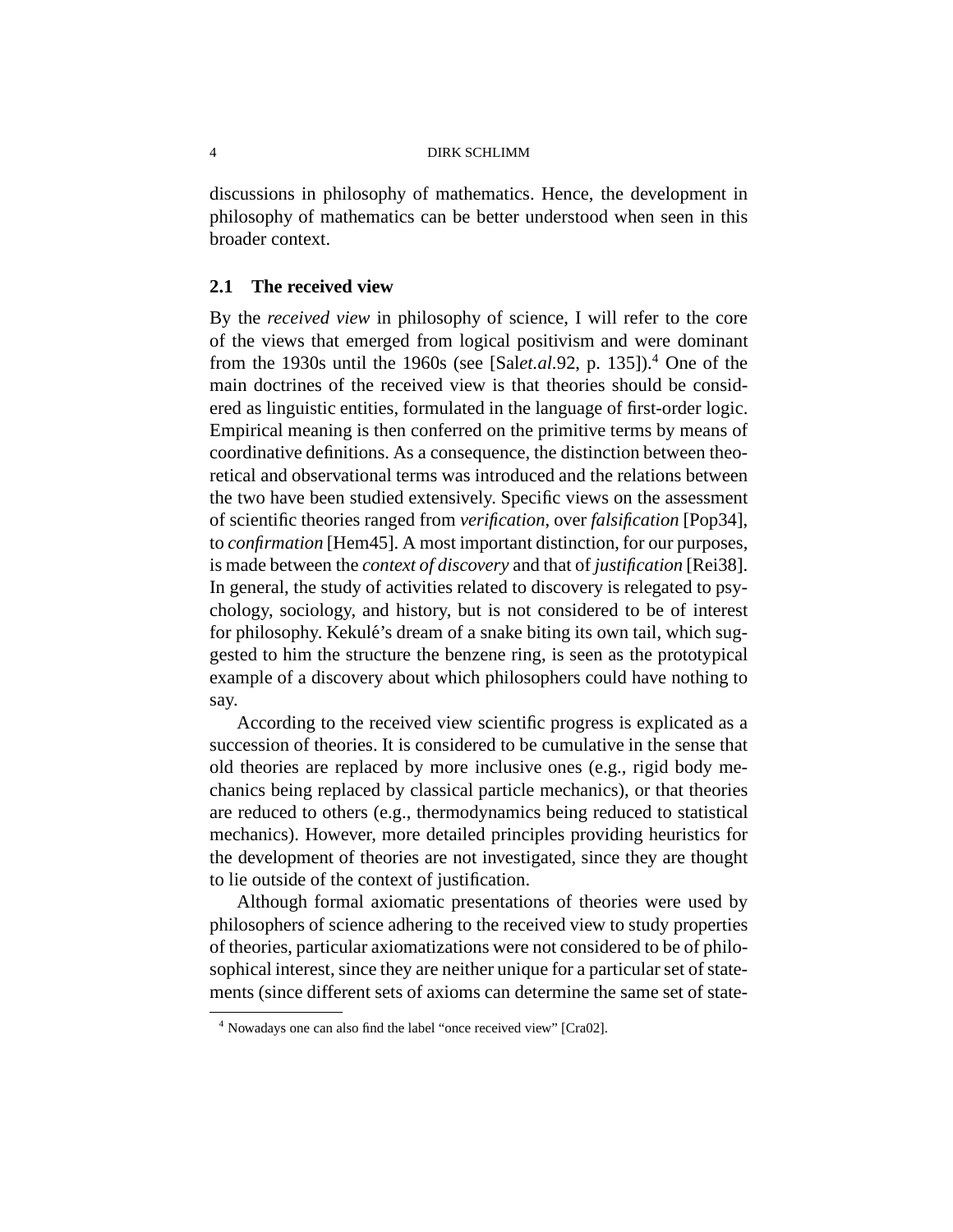ments), nor do they determine unique interpretations. Furthermore, syntactic deductions of theorems from axioms yield only tautologies, while scientific discoveries express novel facts. Hempel summarizes these considerations as follows: "[A]xiomatization is basically an expository device," which "can come only after a theory has been developed" [Hem70, p. 250]. Thus, axiomatics was employed for presenting and studying scientific theories (and also for explicating philosophical notions like *justification* [Pop34], *explanation* [HemOpp48], and *existence* [Qui48]), but it was not considered in connection with theory development.

## **2.2 Reactions: Kuhn and Lakatos**

In direct opposition to some of the main tenets of the received view, Thomas Kuhn published in 1962 what might well be the most influential book in philosophy of science of the 20th century, *The Structure of Scientific Revolutions*. In what is commonly referred to as the "historic turn" in philosophy of science, emphasis shifted from the internal structure of scientific theories to the actual development of science. Rather than theories, Kuhn considers broader units of scientific progress (*paradigms*), which embody the shared, accepted, and unquestioned views, standards, methods, theories, problems, and goals of the scientists working within a particular tradition. He distinguishes two phases of scientific development: During *normal science* the scientists work on the solution of puzzles guided by the standards and values of the current paradigm. When a considerable number of such puzzles resist a solution a *crisis* emerges, which leads to a proliferation of theories. This crisis is overcome by a *revolution* when a new paradigm is finally accepted that leads to the solution of the anomalies.

Since Kuhn considers different paradigms to be incommensurable, scientific progress, which according to him happens only in the course of scientific revolutions, is not cumulative.<sup>5</sup> Moreover, the scientific changes that are of interest to Kuhn are broader in scope than the move from one theory to another. Thus, it might not surprise us that his notion of theory is rather vague, and that he does not ask where the theories come from. He considers them as "imaginative posits, invented in one piece for application to nature" [Kuh70a, p. 12].

<sup>&</sup>lt;sup>5</sup> The ideas of incommensurability and cumulative progress need some clarification, but this is beyond the purpose of this paper.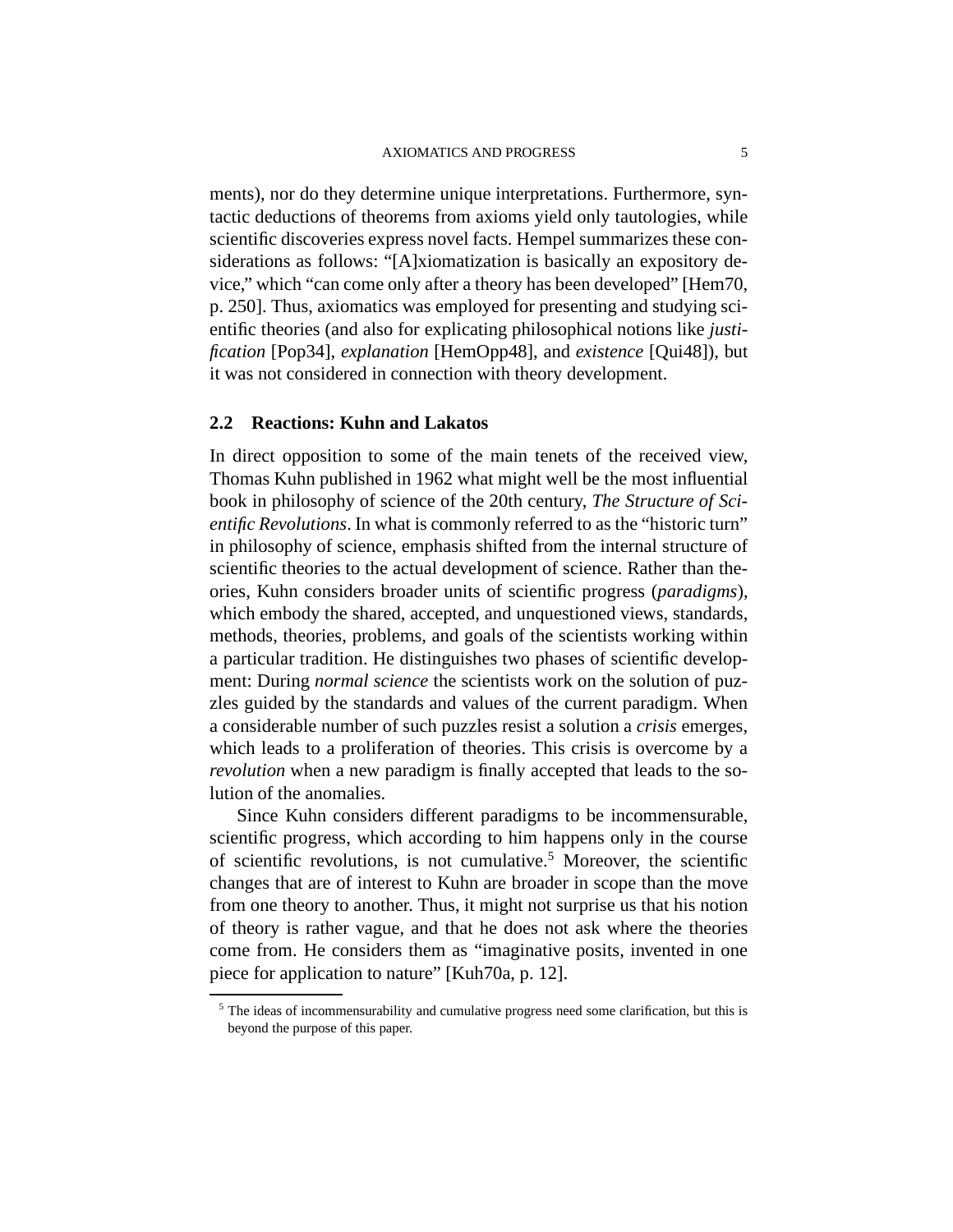Investigation of predictions and determination of values for theoretical constants are regarded by Kuhn as typical problems during normal science. Similarly, he acknowledges that in the process of matching facts with theory scientists work on their theories in order to obtain more statements that can be confirmed or disconfirmed directly and to increase the precision of the predictions. Reformulation of theories in "equivalent but logically and aesthetically more satisfying form," as well as "to exhibit the explicit and implicit lessons" of particular paradigms are also regarded as part of the theoretical work [Kuh70b, p. 33]. This part of Kuhn's account of science is very similar to the conception of the received view. However, Kuhn does not consider these developments to be of great value, remarking that "perhaps the most striking feature of the normal research problems [. . . ] is how little they aim to produce major novelties, conceptual or phenomenal" [*ibid.*, p. 35]. Kuhn also implies that the process of codification and axiomatization occurs late in the development of a discipline and only in response to a crisis:

It is, I think, particularly in periods of acknowledged crisis that scientists have turned to philosophical analysis as a device for unlocking the riddles of their field. [. . . ] To the extent that normal research work can be conducted by using the paradigm as a model, rules and assumptions need not be made explicit. [Kuh70b, p. 88; see also 44–48]

Thus, it seems to me that axiomatics is compatible with Kuhn's account of science, but the little he says about it implies that he did not regard it as an important factor for scientific development.

Another very influential reconstruction of science was offered by Imre Lakatos as an advancement of Popper's falsificationism. <sup>6</sup> According to the latter, scientific theories must be empirically falsifiable and should be rejected when such a falsification occurs. One obvious difficulty with this account is that it does not square well with actual scientific practice, where some theories continue to be pursued despite the existence of facts that stand in conflict with them. To overcome this difficulty, Lakatos proposes distinguishing between an irrefutable *hard core* and a *protective belt* of auxiliary hypotheses, which serve to make predictions and can be adjusted when confronted with contradictory empirical evidence [Lak70, p. 135]. For example, the hard core of Newton's gravitational theory consists of just his three laws of mechanics and the law

<sup>6</sup> Lakatos's account of science differs in important respects from his views on mathematics, which are discussed in section 3.3 below.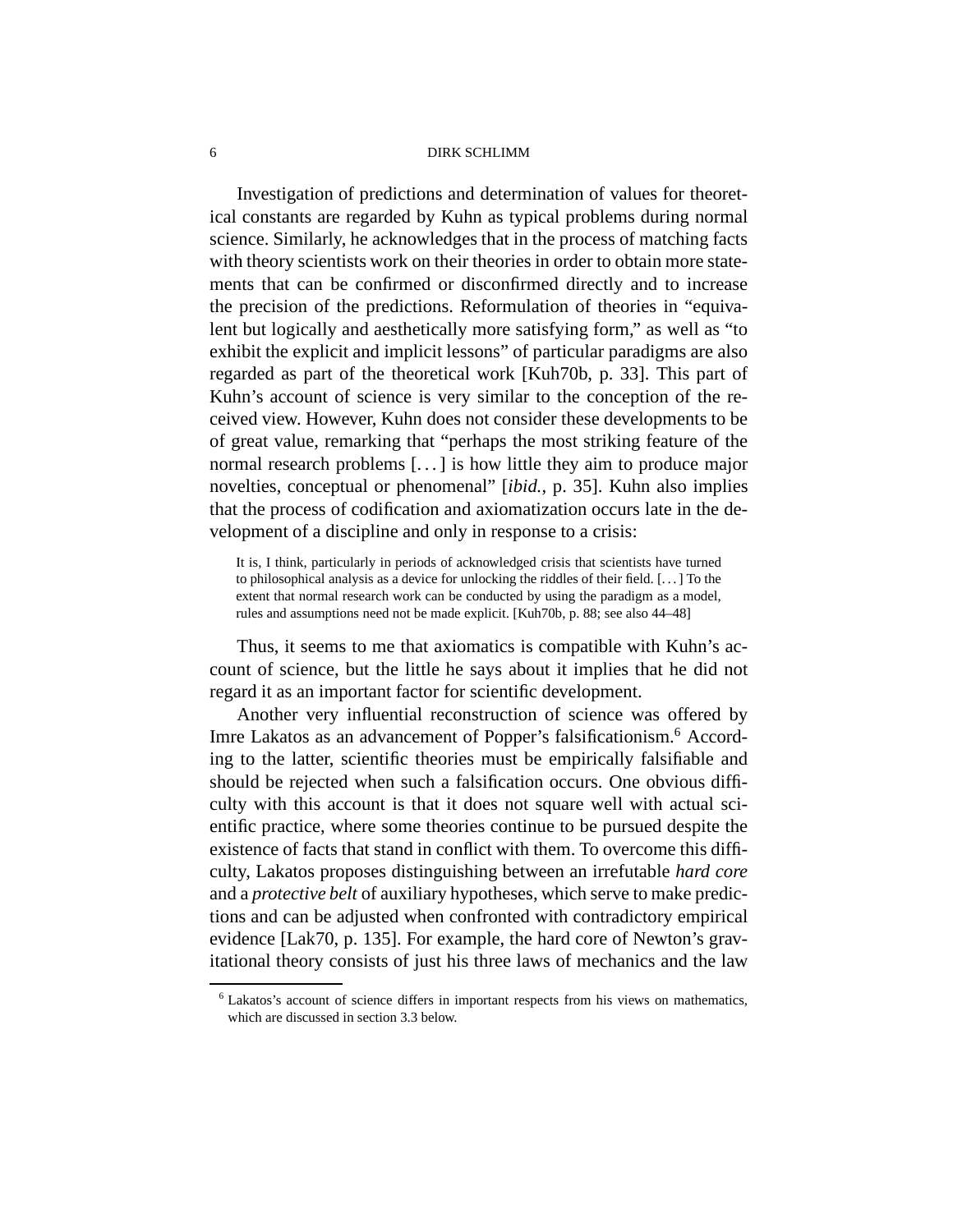of gravitation, while whatever else is needed to apply them is considered to be part of the protective belt.

Lakatos's view is similar to Kuhn's in that it considers broader units of scientific development than theories. These units, called *research programmes*, are successions of theories that share the same hard core. Research programmes are called *progressive* when they allow for novel predictions some of which are confirmed by experience, or *degenerating* when they can only account for empirical evidence in retrospect. Science evolves by replacing degenerating research programmes by progressive ones, i.e., by changes of the theoretical hard core of a programme. But on how these changes come about also Lakatos is silent.

Despite the differences, Kuhn's account of normal science and Lakatos's progressive research programmes are both similar to the characterization of scientific progress of the received view. The notion of theory is more sophisticated in Lakatos than in Kuhn, but, again, the mechanisms of theory change are not explicated and axiomatics is not assigned any particular role in this process.

#### **2.3 Discovery and models**

By the mid-20th century most of the tenets of the received view had been challenged. Of particular importance for the present discussion are Norwood R. Hanson and Mary Hesse, who brought the notions of discovery and analogical reasoning back onto the philosophical table. 7

Recall, that according to the received view the origin of the formulation of scientific laws was a subject matter for psychology, sociology, or history, but not for philosophy. The fundamental scientific inference was considered to be deduction of data from laws, which served as explanation of the observed phenomena (hypothetico-deductive account, [HemOpp48]). Hanson criticizes this view for not being justified in rejecting the investigation of the origin of scientific laws or hypotheses. He argues that the inference from data to plausible hypotheses is in fact logical, rather than merely psychological [Han58b]. Rather than just being lucky guesswork, Hanson considers the suggestion of new hypotheses to

 $7$  I say "back," because long before modern times, both analogical and deductive reasoning had been discussed in connection with scientific progress (e.g., by Aristotle and Proclus, see [Pos89, p. 148] and [HinRem74]).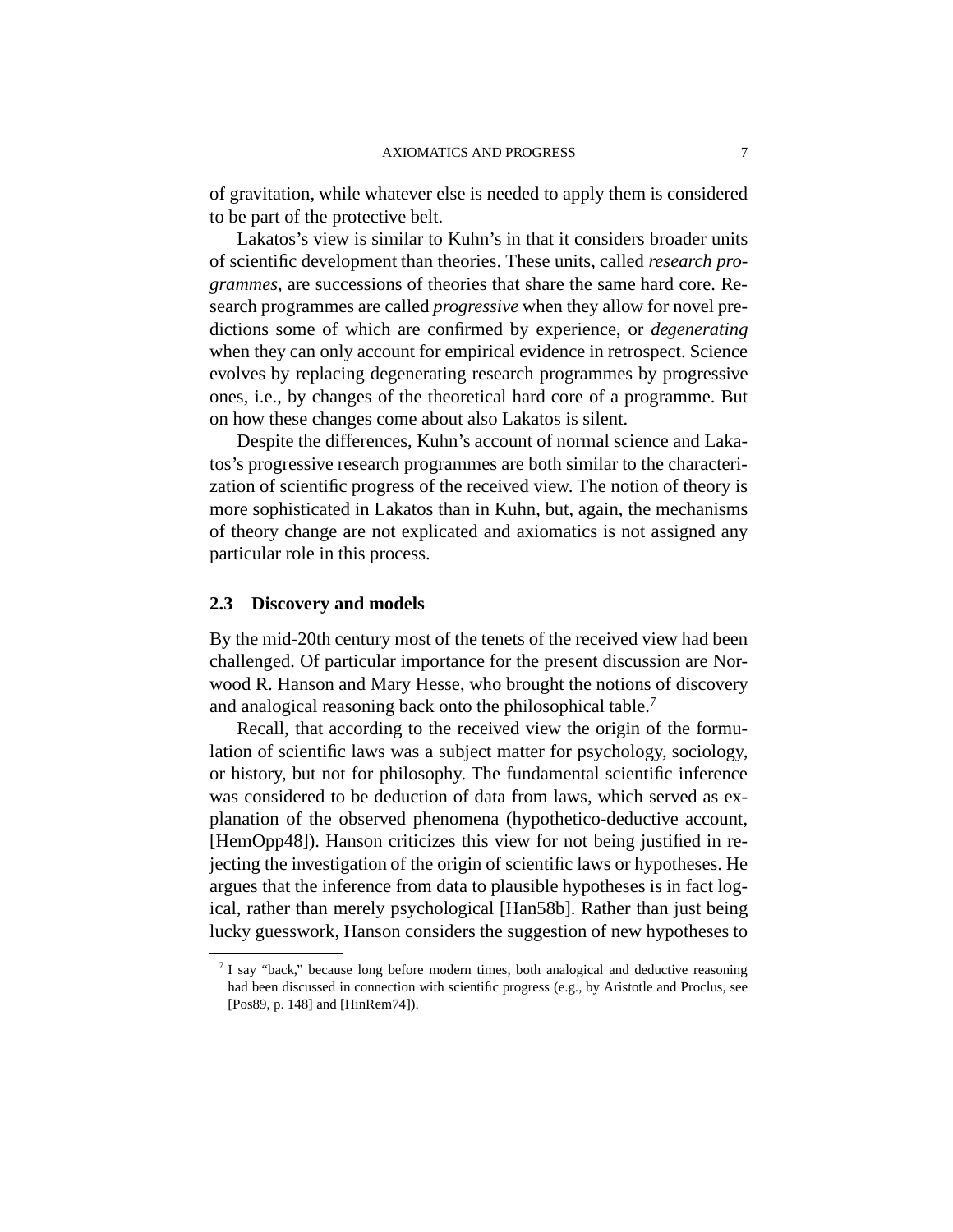be a reasonable affair that goes beyond inductive generalization, and as such it should be the subject of philosophical reflections.

Peirce's notion of *abduction*, also called *retroduction*, is taken over by Hanson as the logical inference from data to a hypothesis. He explains the origin of scientific laws by the perception of a particular *pattern*, which reveals the conceptual framework within which the data can be systematically organized. Discoveries of scientific laws, according to Hanson, begin with a problem, difficulty, or surprising empirical fact P that the scientist wants to solve or explain. Her reasoning is thereby directed towards developing a hypothesis  $H$ , such that if  $H$  were true,  $P$ would be accounted for [Han58a, p. 1086–7]. Such a hypothesis may be obtained, for example, from reasoning by analogy [*ibid.*, p. 1078].

Hanson vehemently rejects the hypothetico-deductive (HD) view of scientific theories, but he also acknowledges that the deduction of consequences from general laws is a crucial ingredient for science. So he writes, for instance, that we can not determine what counts as an *anomaly*, i.e., a deviation from our expectations, "until we have some fairly full theories whose consequences *constitute* our expectations" [Han65, p. 52, emphasis in original]. Hanson later obscures his own observation by introducing anomalies as conclusions that "although logically 'expected,' are psychologically quite unexpected," and the aim of retroduction is to come up with hypotheses that entail the anomaly "as the 'previous' theory may not have done" [*ibid*.]. Presumably, he means that the new hypotheses and consequences are psychologically more satisfactory. However, in the next paragraph Hanson describes the retroductive activity of the scientist as seeking "a novel HD framework within which to reveal the anomaly as logically-to-be-expected" [*ibid.*, p. 53].

Thus, although Hanson appears to be quite hostile towards deductive methods and does not give credit to the role of logical deductions in scientific progress, he employs them himself for obtaining consequences of hypotheses. Indeed, it seems to me that both approaches (deductive and retroductive) should be regarded as complementing each other, and that in fact scientists often alternate between them when developing theories. The psychologist Clark Hull, for example, describes theory construction as a process of recurring cycles of hypothesis formulation and testing of consequences. When certain facts can not be accounted for, or certain consequences do not conform to the facts, then the hypotheses have to be amended [Hul52].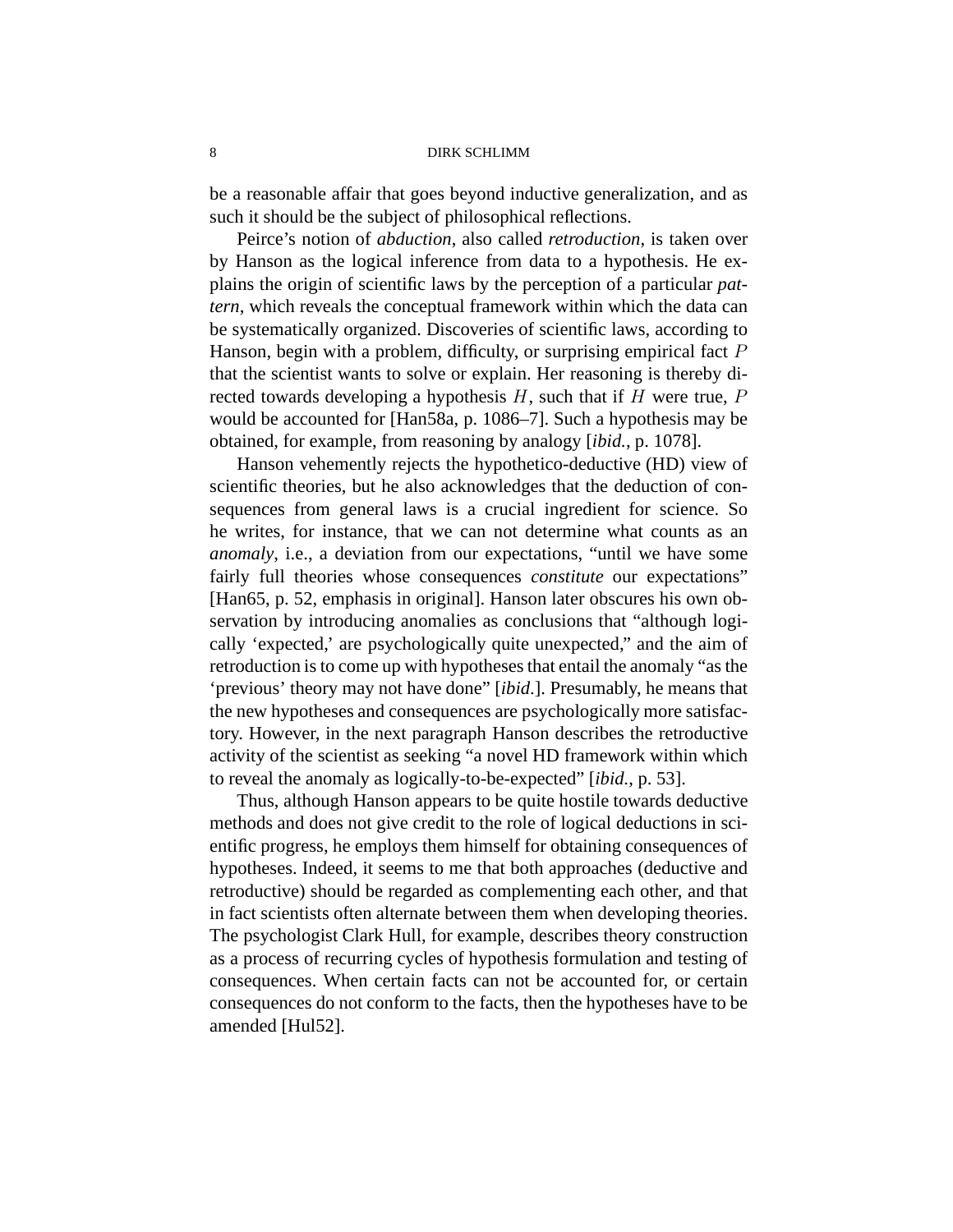Generally, one can interpret Hanson as arguing for widening the scope of philosophy of science by demanding a philosophical investigation of the creative processes behind theory construction. Mary Hesse pursues a very similar goal in her *Models and Analogies in Science* [Hes66]. She distinguishes between *material* and *formal* models; the former are based on pre-theoretic analogies between two observable domains, while the latter are different interpretations of a formal system. Hesse argues that material models surpass formal ones in regard to producing novelties and justifying scientific predictions. Thus, concerning the status of models in science, she maintains, against the received view, the existence of an "essential and objective dependence between an explanatory theory and its model that goes beyond a dispensable and possibly subjective method of discovery" [Hes72, p. 356]. To grant that material models are necessary ingredients of scientific theories, however, does not imply that formal models (and the axioms they are models of) do not play any significant role.

Let me point out here what I consider to be an unfortunate pattern in the previous arguments. When new aspects of scientific activity are introduced into the discussion, the new views are often set in contrast to other specific views. This is important for highlighting the values of the new approaches, but it also tends to devalue the insights that have been gained previously. In particular, Hanson and Hesse showed the importance of retroduction and analogical reasoning for theory construction, but in doing so they employed much unnecessary rhetoric against the use deductive methods, which can in fact very easily be seen to complement their own accounts.

Both this pattern of argumentation and the focus on models are also characteristic for the fourth trend in philosophy of science I want to present, namely the semantic view of theories.

## **2.4 The semantic view of theories**

The *semantic view* of theories is a major trend in philosophy of science, which also developed in reaction to the received view. Building on work by Beth and Suppes, its main proponents are van Fraassen, Giere, Suppe, Sneed, and Stegmüller ([vFra80], [Gie88], [Sup77], [Sne71], [Ste76]).

In a series of papers in the 1960s Patrick Suppes argued for an extension of the then still current received view of scientific theories. Regard-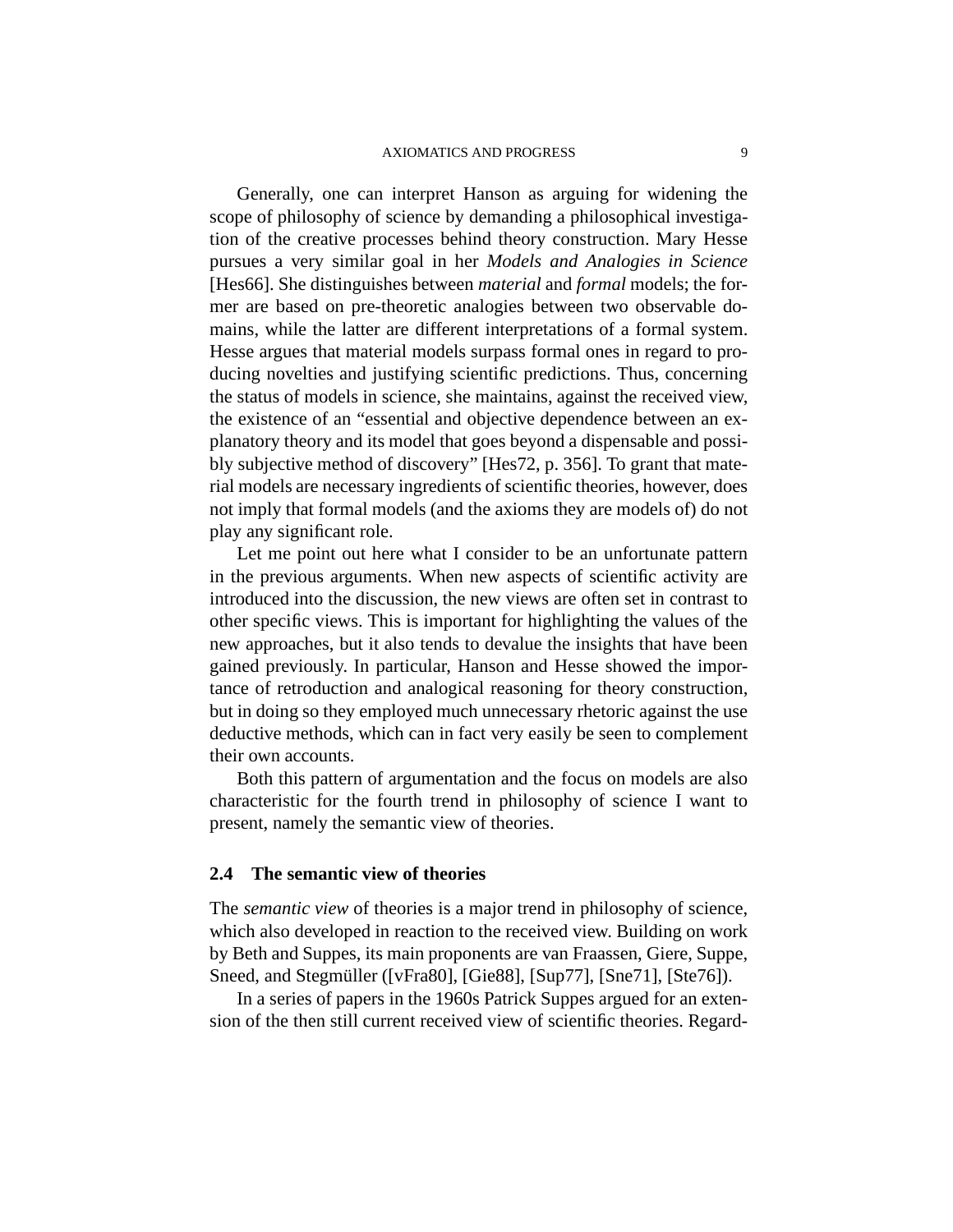ing theories as an abstract logical calculus in the language of first-order logic augmented by coordinating definitions or empirical interpretations to relate them to the world is too simple a picture, according to Suppes [Sup67]. In particular, he maintains that in practice "formalization [. . . ] in first-order logic is utterly impractical," and suggests including models (understood in the mathematical sense of Tarski, [Tar44]) into the philosophical considerations about science. This, he argues, has the advantage of being more natural when complex scientific theories are discussed, and of allowing for a rigorous mathematical (i.e., model theoretic) treatment of various aspects of scientific practice. Moreover, by studying arithmetical models of theories one can also obtain insights into the isomorphic empirical models [Sup67, p. 59].

One of Suppes's main points is that actual scientific practice is much more complicated than the simple account of theories suggests: "If someone asks, 'What is a scientific theory?' it seems to me there is no simple response to be given" [*ibid.*, p. 63]. In light of the future developments it should be noted here that Suppes does *not* define theories as a class of models. Rather, he points out that "the explicit consideration of models can lead to a more subtle discussion of the nature of a scientific theory" [*ibid.*, p. 62].

Suppes's considerations have been taken up by van Fraassen, who presents his view, called the *semantic* approach, as being opposed to the "axiomatic and syntactical" analysis of theories [vFra70, p. 326]. In contrast to Suppes, who regards semantic and syntactic approaches as complementary, van Fraassen, after initial hesitation, is comfortable of presenting "a view of theories which makes language largely irrelevant to the subject" [vFra87, p. 108]. He characterizes the contrast between the syntactic and the semantic view of theories as follows:

The syntactic picture of a theory identifies it with a body of theorems, stated in one particular language chosen for the expression of that theory. This should be contrasted with the alternative of presenting a theory in the first instance by identifying a class of structures as its models. In this second, semantic, approach the language used to express the theory is neither basic nor unique; the same class of structures could well be described in radically different ways, each with its own limitations. The models occupy center stage. [vFra80, p. 44]

The observation that a particular axiomatization of a theory is not unique had been made already by proponents of the received view. However, there the conclusion was to not consider particular axiomatizations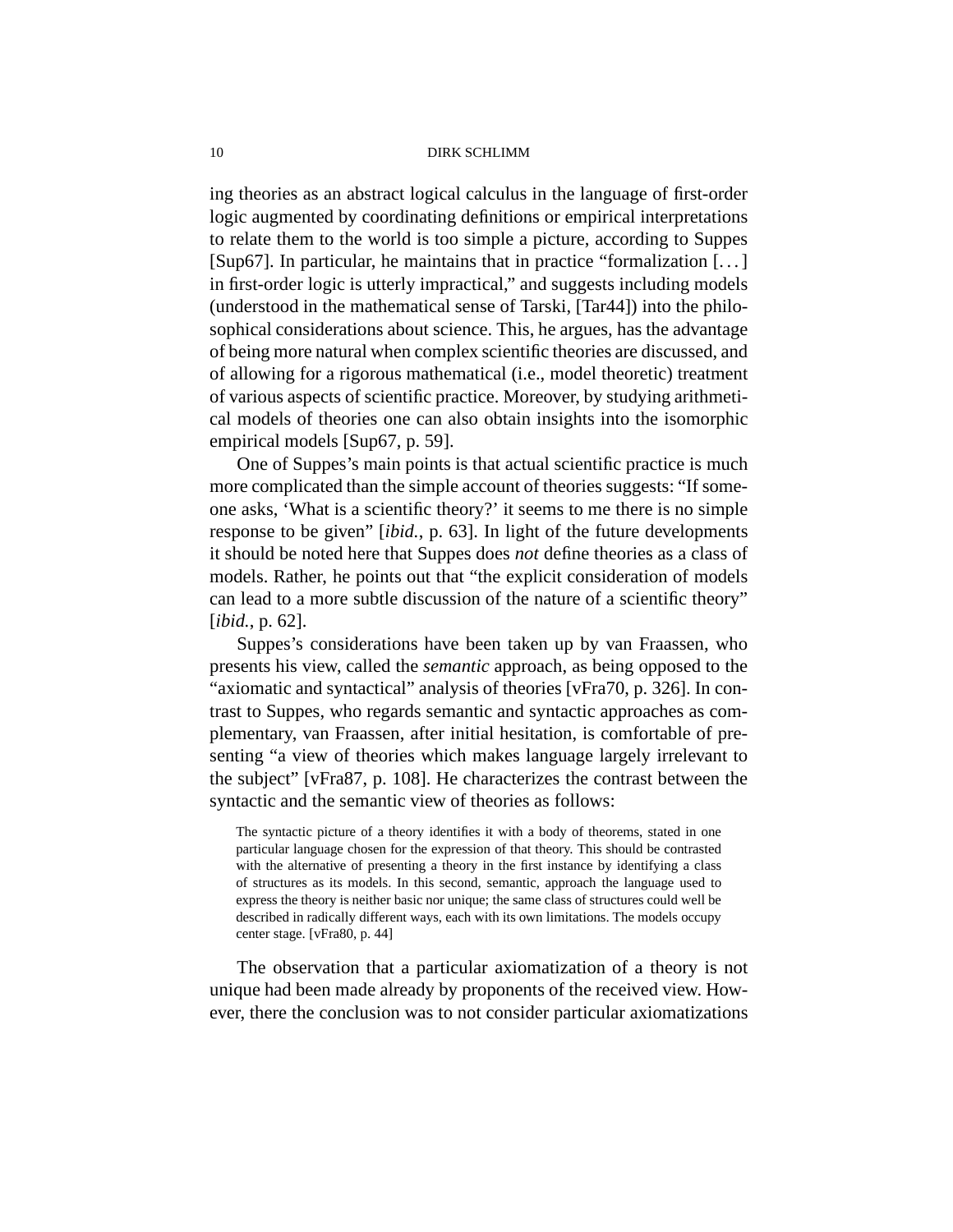as being philosophically illuminating, while van Fraassen draws the conclusion of rejecting a linguistic account of theories altogether.

By pointing to the inadequacies of particular versions of the syntactic approach, van Fraassen argues indirectly for the semantic picture. However, van Fraassen's criticisms may affect particular versions of syntactic approaches, but by no means the syntactic approach in general, as has been noted also by Worrall [Wor84, p. 71–73]. The direct argument for the semantic approach is that it is more faithful to the way scientists actually talk and write (see also [Gie79]). As an example, van Fraassen discusses four "axioms of quantum theory," as they can be found in books on quantum mechanics, and claims that

they do not look very much like what a logician expects axioms to look like. [. . . ] To think that this theory is here presented axiomatically in the sense that Hilbert presented Euclidean geometry, or Peano arithmetic, in axiomatic form, seems to me simply a mistake. [vFra80, p. 65]

It is not clear to me what the distinction is that van Fraassen here alludes to, but it appears to be a result of conflating axiomatization with formalization. When discussing the inadequacy of the syntactic approach he argues against understanding scientific theories as formal deductive systems in the language of first-order logic. In the above quote, however, he contrasts his view with an axiomatization in the sense of Hilbert, which is neither formulated in the language of first-order logic, nor uses explicitly stated rules of inference. Rather, Hilbert presents the primitive terms as uninterpreted, thereby defining a hierarchically structured class of models. Quite similarly, van Fraassen considers the axioms of quantum theory to be "a description of the models of the theory plus a specification of what the empirical substructures are" [*ibid.*]. Thus, despite van Fraassen's claim to the contrary, it seems to me that the practical differences between axiomatic (e.g., Hilbert [Hil99]) and semantic approaches are only a matter of emphasis.

In particular, the classes of structures that van Fraassen discusses are all characterized in terms of a system of axioms that they satisfy. So, van Fraassen claims to present an alternative to a linguistic account of theories, but in fact he relies on axioms to determine the class of models that constitute a theory. In other words, his account makes essential use of axioms, but he refuses to regard them as part of what he calls 'theories.' In addition, he conflates the notion of axiomatization and formalization,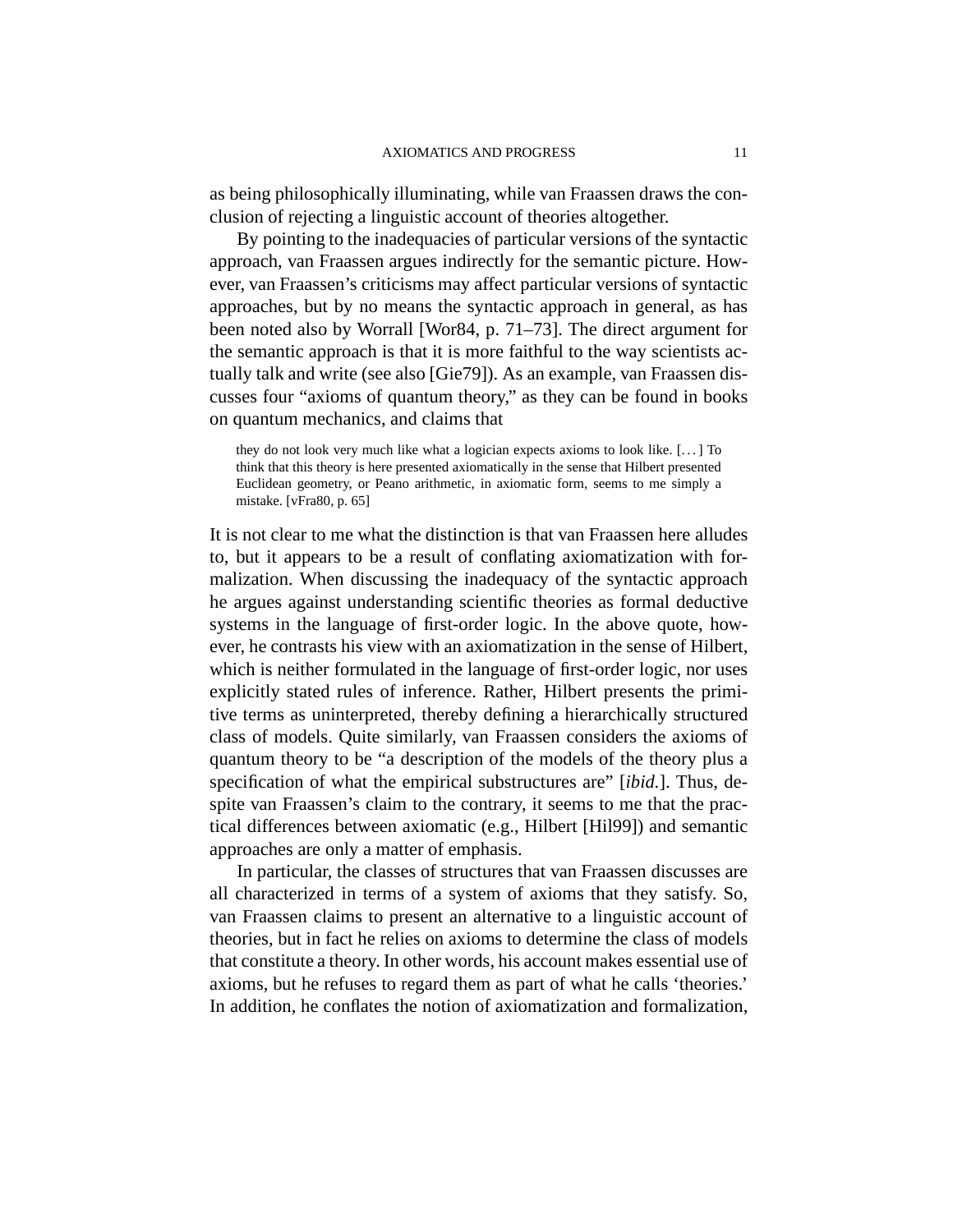and has only very little to say regarding heuristic mechanisms for theory construction and development.

Suppes's suggestion of employing model theoretic techniques in philosophy of science was also put into practice in Joseph Sneed's characterization of the development of scientific theories, in particular of mathematical physics [Sne71]. Sneed attempts to reconstruct the dynamic aspects of theories, i.e., how they grow and change, how they become accepted and rejected. His *nonstatement* view of theories (also referred to as *structuralist* view) rejects the traditional view of theories as sets of sentences formulated in a first-order language, but identifies theories with a class of models (the 'core') together with an open set of intended applications. The development of a theory is then characterized by a series of expansions of the core or by changes in the set of intended applications, neither of which need result in more inclusive models or a greater number of applications.

Sneed's account of theory development was put to use by Stegmüller to explicate the theses put forward in Kuhn's *The Structure of Scientific Revolutions*. According to Stegmüller, theories develop in time "through the discovery of new or the rejection of old laws, or the addition of new constraints" [Ste76, p. 133]. Notice how claims about core extensions, i.e., about models, are made here in terms of laws or constraints, i.e., in terms of linguistic entities.

Sneed and, following him, Stegmüller give a logical reconstruction of theory development and change, but they do not address (other than in most general terms) how these theory changes come about. In fact, although rejecting the view that theories are best understood as linguistic entities, they do speak of models as being determined by axioms and of changes of models as resulting from changes of axioms. So, Sneed and Stegmüller's account tacitly assumes that axiomatizations affect scientific progress, but, just like Kuhn, Lakatos, and van Fraassen, they do not address this directly.

## **2.5 Summary**

In the received view, theories were understood as sets of sentences, but they were studied in isolation, as if they were static, so to speak. Axiomatic presentations of theories were used in the study of scientific theories, but very little concern was shown for the actual development of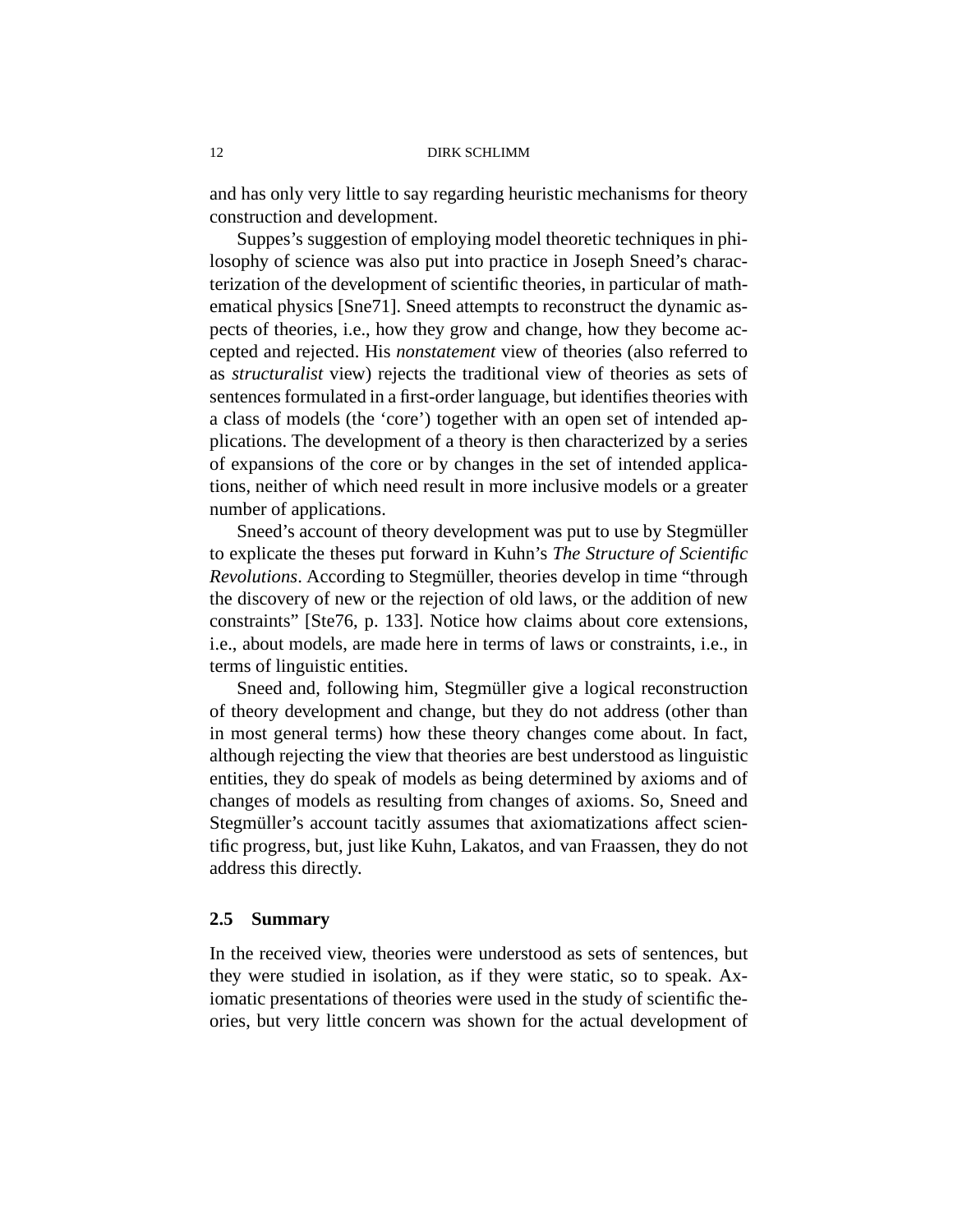theories, nor for the process of discovery in general. Dynamic mechanisms underlying theory development or hypothesis formulation were considered as belonging to the context of discovery and thus as being outside the scope of philosophical investigations. The turn towards the historical and dynamic aspects of science, which include processes of discovery, was accompanied with a move away from theories and linguistic representations. Presumably this was motivated by the need to highlight the contrast to the received view. Thus, we can formulate the two slogans "axiomatic theories without discovery" and "discovery without axiomatic theories" as characterizing the two main directions in 20th century philosophy of science. The relation between axiomatics and discovery has not been the focus of attention in the mainstream and only few philosophers paid careful attention to it, most notably, Patrick Suppes. Unfortunately, it seems that Suppes has either been misinterpreted or neglected.

After this brief recapitulation of 20th century philosophy of science, let us now repeat this exercise, but this time from the point of view of philosophy of mathematics.

# **3 Philosophy of mathematics**

Philosophy of mathematics in the 20th century was highly influenced by late 19th century developments in mathematics. In particular, Frege's invention of the language and calculus of predicate logic [Fre79] began his *logicist* program of reducing mathematical notions to logical ones [Fre84], which was then carried through (revealing its weaknesses) by Whitehead and Russell in their monumental *Principia Mathematica* [WhiRus10–13]. Closely related are the trend of arithmetizing mathematics [Kle95], i.e., developing mathematics without recourse to geometric intuitions, and the emergence of projective and non-Euclidean geometries, which led to reconsideration and eventual abandonment of the notion of axioms as self-evident truths. Another very influential development was the emergence of set theory in the works of Cantor and Dedekind (see [Fer99]). Around the turn of the century, however, the paradoxes discovered by Zermelo, Russell, and others, showed that neither the prevailing conception of sets, nor Frege's system of logic provided an ultimate foundation of mathematics.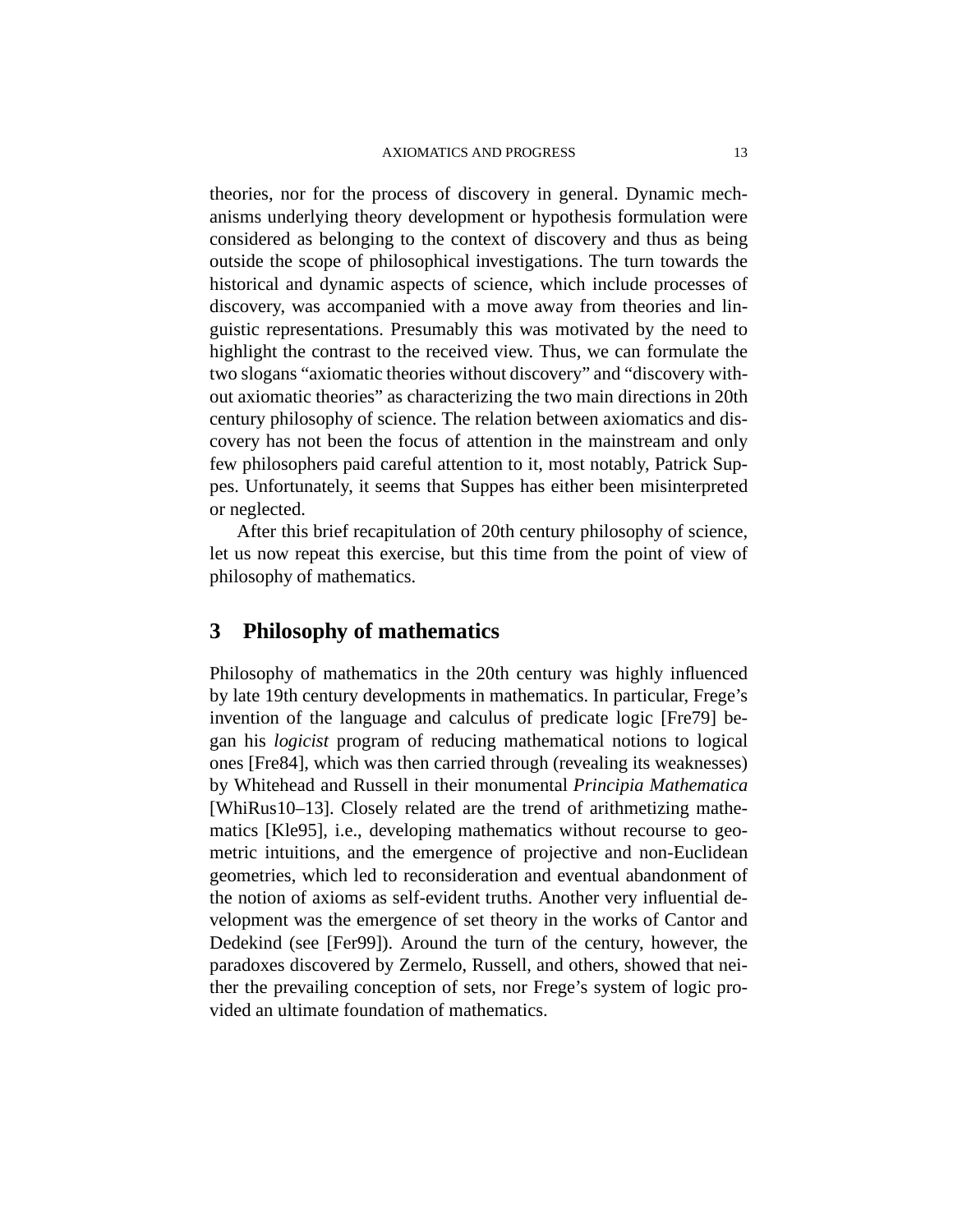## **3.1 Early 20th century**

In the wake of the developments just mentioned, but not necessarily causally related to them, two very different approaches to mathematics emerged: On the one hand, L. E. J. Brouwer, building on Kantian views, formulated his philosophy of *intuitionism*, according to which mathematics is an "essentially languageless activity" [Bro52, 510]. He considered language merely as an aid for communication and memory, and formal logic as restricting mathematical thinking, rather than assisting it. Thus, Brouwer regarded the relation between axiomatics and mathematical creativity as a negative one. On the other hand, David Hilbert worked extensively and very successfully on axiomatizations, in particular in geometry and logic, and he actively promoted axiomatizations in other areas of mathematics and physics (see [Pec90]). In 1917 he referred to the axiomatic method as a "general method of research" [Hil18, p. 405]. For him, axiomatizing a body of knowledge displays the internal conceptual connections and provides a fertile soil for further investigations. He regarded the aim of axiomatically "deepening the foundations" as a fruitful one for all domains of inquiry. Hilbert saw clearly that axiomatics plays an important role in mathematical discovery in a number of ways, only one of which is that it allows rigorous investigations of formal theories themselves, which led to the development of the prosperous discipline of *proof theory*. In the course of the ensuing debate with Brouwer and his followers, the so-called *Grundlagenstreit*, Hilbert's position became known as *formalism*. This is quite unfortunate, since nothing could be more wrong than saying that Hilbert considered mathematics to consist just of formal manipulations of meaningless symbols (see [Ewa96, p. 1106]).

## **3.2 The received tradition**

Despite the great influence Hilbert and his Göttingen school exerted upon mathematics, the mainstream in philosophy of mathematics followed the views of Frege, Russell, and logical positivism, echoing the development in philosophy of science. $8$  Accordingly, mathematics was regarded as a purely deductive science, and philosophical discussions revolved around

<sup>8</sup> In the following I use the term *received tradition* for these and related views in philosophy of mathematics.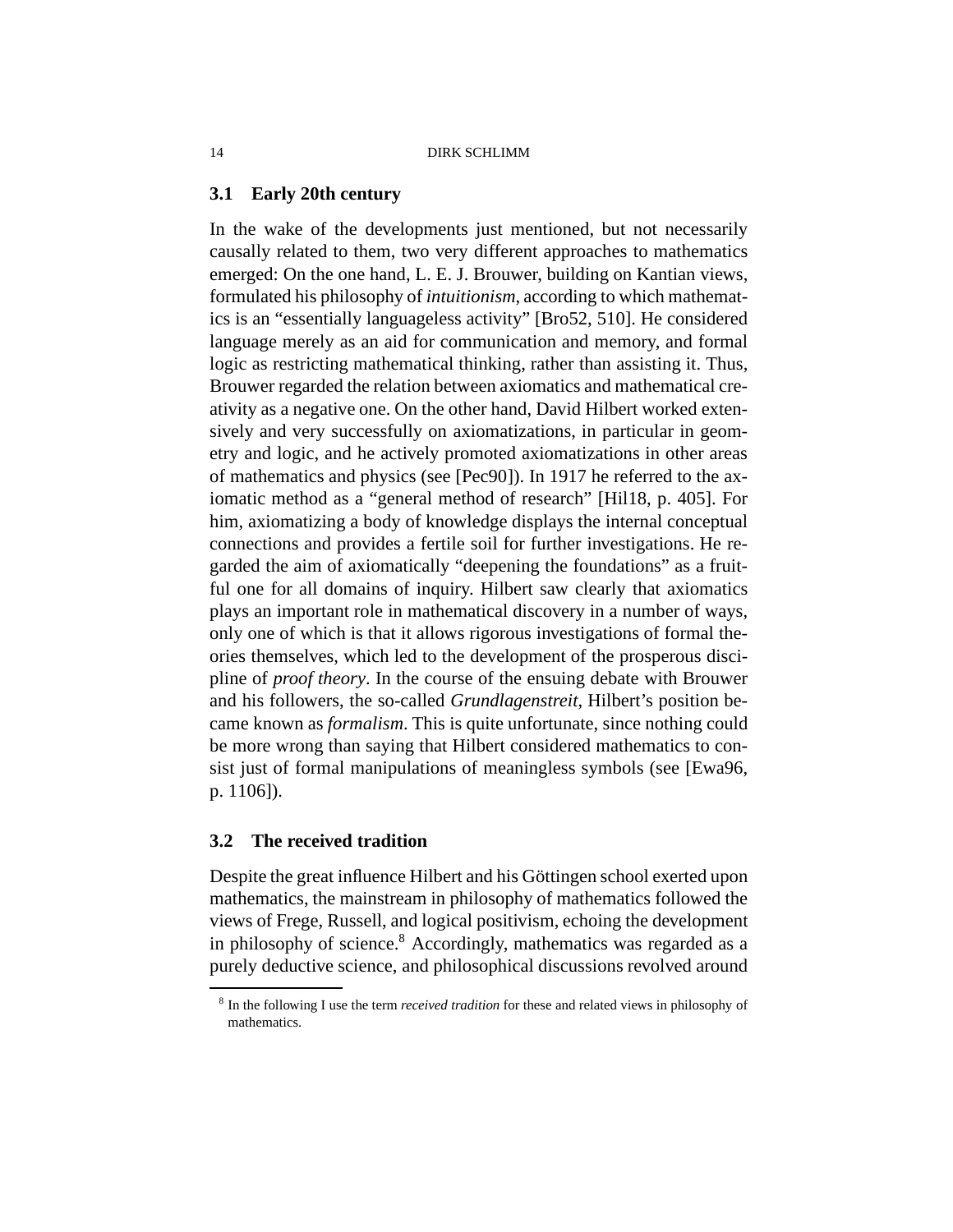the status of mathematical knowledge (analytic, a priori), mathematical truth (deductivism vs. platonism), the proper foundations of mathematics (logic vs. set theory), and the nature of mathematical objects (platonism, nominalism, neo-logicism, structuralism).

The received tradition considered mathematical discovery as a largely irrational process, just as scientific discovery was seen in the the contemporary reflections on science. For mathematics, the paradigmatic example of a discovery was Poincaré's theorem on Fuchsian functions. According to Poincaré's own account, the theorem popped into his mind quite unexpectedly while he was boarding a bus. Hadamard discusses this and similar examples in his *The Psychology of Invention in the Mathematical Field* [Had45] and especially emphasizes the role of unconscious processes in mathematical creativity. Although formulated over fifty years ago, Hadamard's views are still popular among mathematicians (see [ChaCon95]).

# **3.3 New directions**

At the time when philosophers of science began formulating alternatives to the received view, a similar turn towards history and practice took place also in philosophy of mathematics, albeit on a much smaller scale. In general, however, the new considerations about science were not carried over to mathematics. Instead, the development in philosophy of science seemed to highlight the fact that science and mathematics are entirely different enterprises. Of the philosophers who followed the shift towards history and practice and who are thus more likely to reflect on the relation between axiomatics and mathematical progress, I shall discuss Polya, Lakatos, and Kitcher, and conclude by commenting briefly on some very recent developments in philosophy of mathematics.

In 1945 the mathematician George Polya initiated almost singlehandedly the turn of philosophy of mathematics towards mathematical practice. He distinguishes between two sides of mathematics, which resembles the familiar distinction between the contexts of justification and discovery:

Yes, mathematics has two faces; it is the rigorous science of Euclid but it is also something else. Mathematics presented in the Euclidean way appears as a systematic, deductive science; but mathematics in the making appears as an experimental, inductive science. [Pol45, p. vii]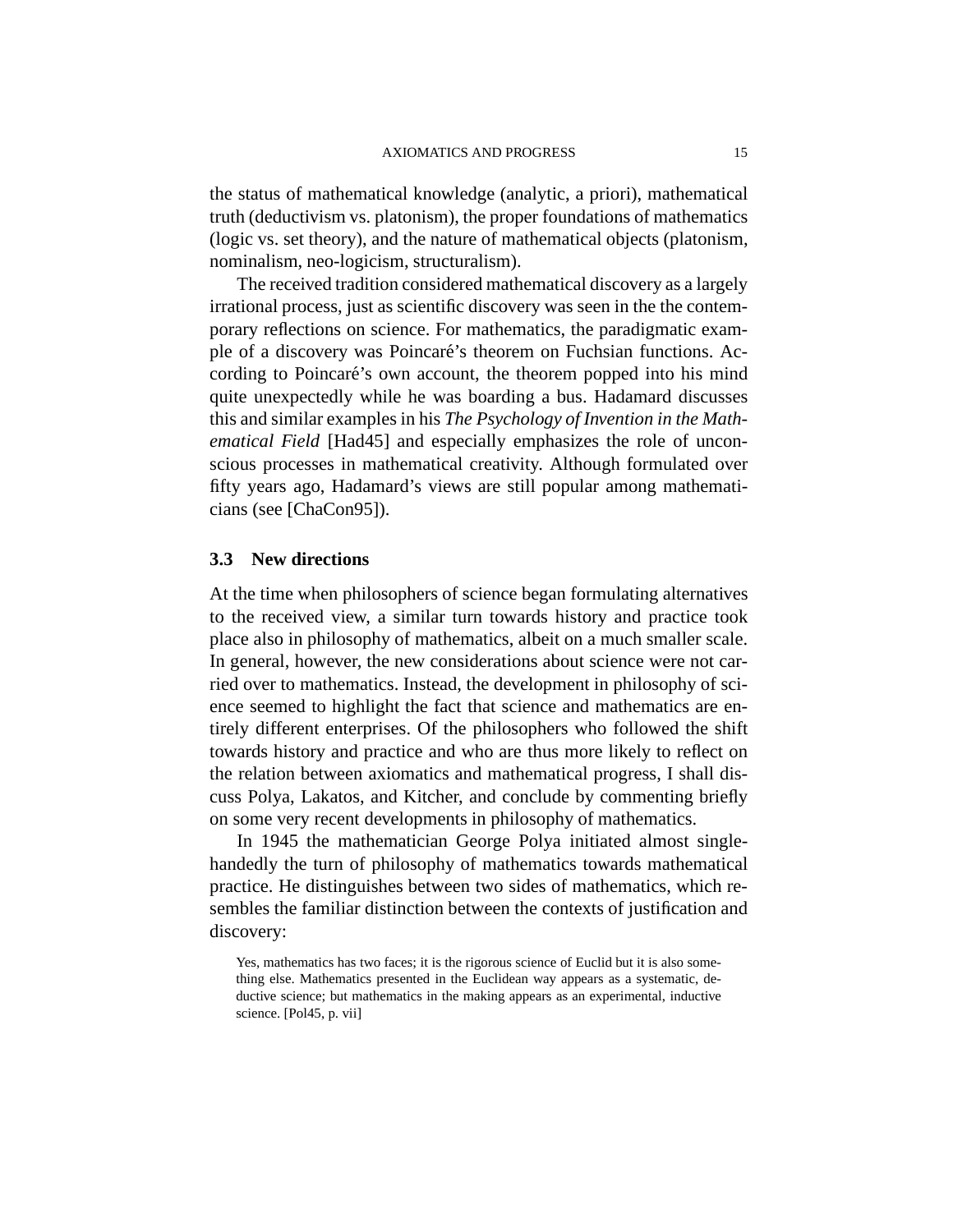By means of numerous examples Polya investigates the heuristics involved in the invention of mathematics. He is well aware of the novelty of this presentation and writes that "mathematics 'in statu nascendi,' in the process of being invented, has never before been presented in quite this manner" [*ibid.*]. In his 1954 two volume work *Mathematics and Plausible Inference* [Pol54] Polya continues the line of inquiry he began in 1945, distinguishing between *demonstrative* reasoning, by which mathematical results are presented, and *plausible* reasoning, which serves "to distinguish a guess from a guess, a more reasonable guess from a less reasonable guess" [*ibid.*, p. vi]. According to Polya, the two major forms of plausible reasoning in mathematics are reasoning by induction and by analogy. He explicates the notion of analogy in terms of structure preserving mappings (homomorphisms and isomorphisms) or as being based on "relations that are governed by the same laws." An example that Polya mentions is the analogy between addition and multiplication of numbers, since they are both commutative, associative, and admit an inverse relation. On similar grounds, subtraction and division are analogous, as are the roles played by 0 and 1.

In general, *systems of objects subject to the same fundamental laws* (or axioms) may be considered as analogous to each other, and this kind of analogy has a completely clear meaning. [*ibid.*, p. 28; orig. emphasis]

Here Polya points out the importance of axiomatic characterizations of mathematical notions for finding and formulating analogies, i.e., one of the fundamental processes of plausible reasoning by which new mathematics is created.

Imre Lakatos explicitly acknowledges "Polya's revival of mathematical heuristic and [. . . ] Popper's critical philosophy" as the background of his *Proofs and Refutations*, which is subtitled "The Logic of Mathematical Discovery" [Lak76, p. xii]. Against the received tradition, which he refers to as the *deductivist* view of mathematics Lakatos aims at elaborating the point

that informal, quasi-empirical, mathematics does not grow through a monotonous increase of the number of indubitable established theorems but through the incessant improvement of guesses by speculation and criticism, by the logic of proofs and refutations. [*ibid.*, p. 5]

Accordingly, Lakatos rejects the attempts of establishing ultimate foundations of mathematics, and also the traditional notion of proof as formal derivations.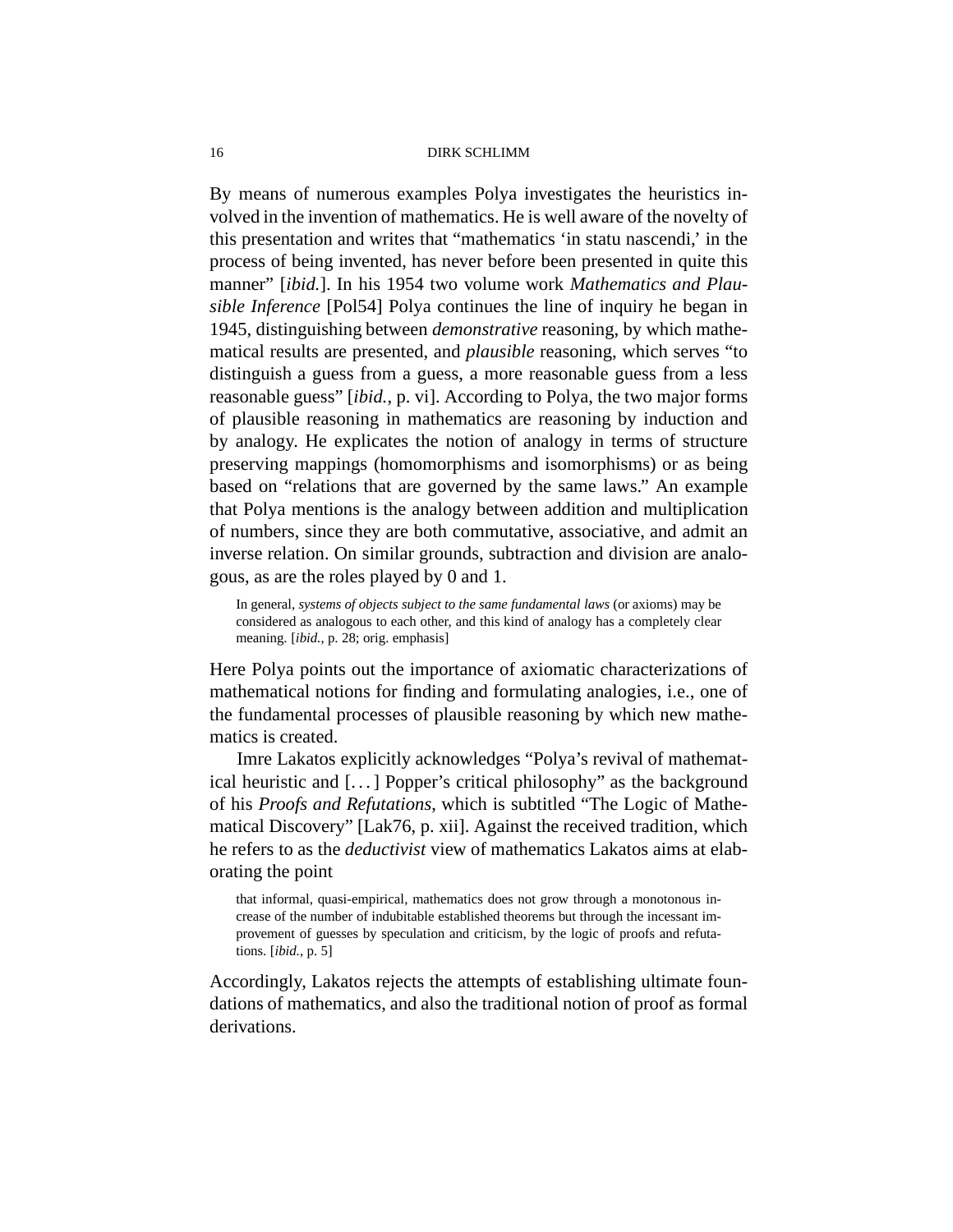Through a careful and detailed analysis of the historical development of the Euler-conjecture on the relation between the number of vertices, edges, and faces of polyhedra, Lakatos's work shows how the content of mathematical concepts is changed in the process of developing proofs. He calls the results of this process *proof-generated concepts* and shows that they completely replace the naive concepts with which the mathematical investigations began.

Since Lakatos considers axiomatic theories to be intimately connected to the view of the received tradition, he does not connect his conclusions to axiomatics, but regards them as being opposed. However, once we admit that axiomatizations do not have to be static, but can evolve, it is only a small step to transfer the strategies that Lakatos identifies to axiomatically characterized notions. Thus, against his own intentions, we can read Lakatos as identifying techniques for reformulating axioms in the light of failures of proof attempts or counterexamples. We can therefore infer from Lakatos's investigations that, by explicitly stating the assumptions made in arguments, axiomatics contributes to the development of mathematics.

The publication of Philip Kitcher's *The Nature of Mathematical Knowledge* has been hailed as another "event of great importance for philosophy of mathematics" [Gro85, p. 71]. As the result of a detailed examination of the history of mathematics Kitcher proposes a *naturalist* account, which regards mathematical knowledge as *quasi-empirical* and *fallible* (see the above quotation by Lakatos). He argues for a close connection between science and mathematics and sees himself as standing in what he calls the "maverick tradition" in philosophy of mathematics that originated with Lakatos [AspKit88, p. 17].

Kitcher regards the historical development of mathematics as a sequence of *practices*, which are individuated by five distinct, but interrelated, components: The language in use among mathematicians; the set of accepted statements; the questions regarded as important; the reasonings used to justify accepted statements; and methodological views about the character of mathematical proof, and the ordering of mathematical disciplines [Kit83, p. 163]. Mathematical progress is characterized by Kitcher as *rational interpractice transitions* that aim to maximize the chances to attain one of the following two epistemological goals: To provide idealized descriptions allowing us to structure our experience, and to attain an intellectual understanding of these descriptions themselves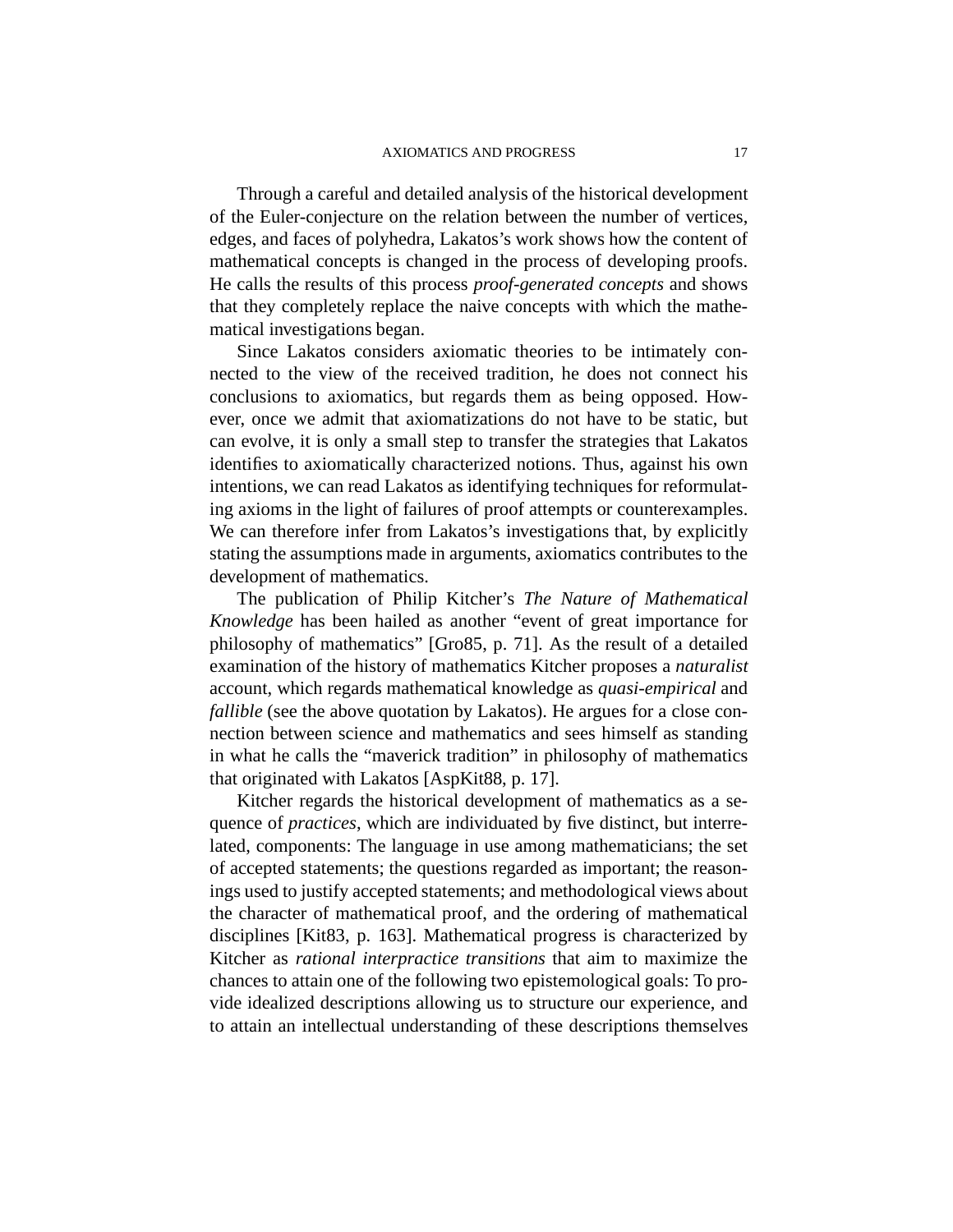[Kit88]. As particular activities that yield such rational interpractice transitions Kitcher suggests five patterns of mathematical change: Questionanswering, question-generation, generalization, rigorization, and systematization [Kit83, p. 194].

Although one might be able to find ways in which axiomatics is of use in all five of these patterns, Kitcher discusses axiomatizations only in relation to systematization. Here he mentions the introduction of new terms and principles that provide a unified perspective. He distinguishes between systematization by *axiomatization*, where a small number of principles and definitions are fixed from which previously "scattered" statements are derived, and systematization by *conceptualization*, which "consists in modifying the language to enable statements, questions, and reasonings which were formerly treated separately to be brought together under a common formulation" [*ibid.*, p. 221]. To me both kinds of systematization are aspects of axiomatics, and Kitcher himself seems to conflate the terms of his own distinction by discussing the introduction of the concept of an abstract group as an example of axiomatization. In any case, in contrast to Lakatos, here the usefulness of axiomatics for mathematical progress is explicitly acknowledged.

In addition to its role in rational interpractice transitions, axiomatics can also contribute to the cumulative character of mathematics, which, according to Kitcher, is achieved through *reinterpretation* of previous theories. For example, the discovery of non-Euclidean geometry did not overthrow Euclidean geometry, but rather it led us to change our views about its necessary character and the meanings of the primitive terms. This move can be explicated by the transition from a particular interpretation of an axiom system to another, or a class of other interpretations.

The considerations of Polya, Lakatos, and Kitcher have recently been taken up by more and more philosophers of mathematics. Regarding the interplay between axiomatics and mathematical discovery I would like to draw attention to the collection edited by Grosholz and Breger, *The Growth of Mathematical Knowledge* [GroBre00]. Herein, many different aspects of the development of mathematics are discussed, the traditional approaches are criticized for not being able to tell an adequate story about the development of mathematics, and the role of abstraction and axiomatization for mathematical progress is emphasized.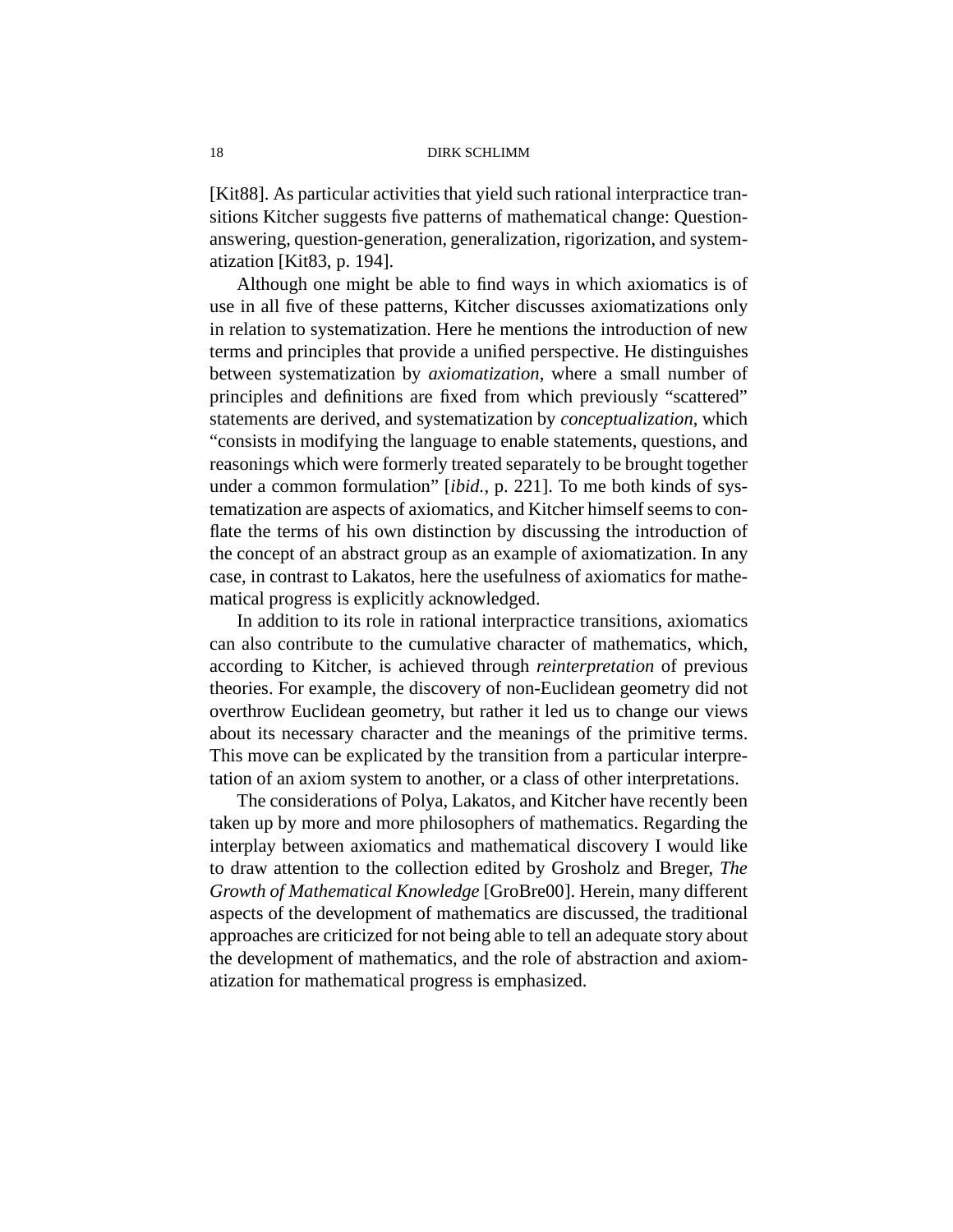## **3.4 Summary**

The development of philosophy of mathematics that I presented can be followed in more detail by considering the following anthologies, each of which contains a number of important contributions reflecting the various trends discussed. Regarding the early views, van Heijenoort's *From Frege to Gödel* [vHei67] and Ewald's *From Kant to Hilbert* [Ewa96] provide many sources; the received tradition is best represented by the articles in the collection *Philosophy of Mathematics* by Benacerraf and Putnam [BenPut83], while articles pertaining to the newer directions can be found in Tymoczko's *New Directions in Philosophy of Mathematics* [Tym98]. Aspray and Kitcher's *History and Philosophy of Modern Mathematics* [AspKit88] contains an interesting juxtaposition of contributions in the received tradition and also following the newer directions. It also contains an excellent introduction, which presents the development of philosophy of mathematics from a more general perspective than the present paper.

From my, admittedly sketchy, overview about what has been said in philosophy of mathematics regarding the relation between axiomatics and discovery, the parallels to the developments in 20th century philosophy of science should have become obvious. In both areas the received view and received tradition have dominated the discussions for a long time. They were followed by polarized reactions, mainly antagonistic in spirit. Regarding the reflections on the interplay between axiomatics and mathematical progress, we can see a revival of the views first formulated by Hilbert in the early decades of the 20th century; a similar move in philosophy of science has yet to be made.

# **4 What's next?**

Returning to the questions posed at the beginning of this paper, it has now become clear that neither of them has been addressed in a satisfactory manner in 20th century reflections on science and mathematics. In particular, a systematic study of the role that axiomatics plays in theory development is still missing.

I have been deliberately vague regarding the term 'axiomatics,' because what I consider to be various aspects of it, namely 'axiomatic method,' 'symbolization,' 'formalization,' etc., have been understood in a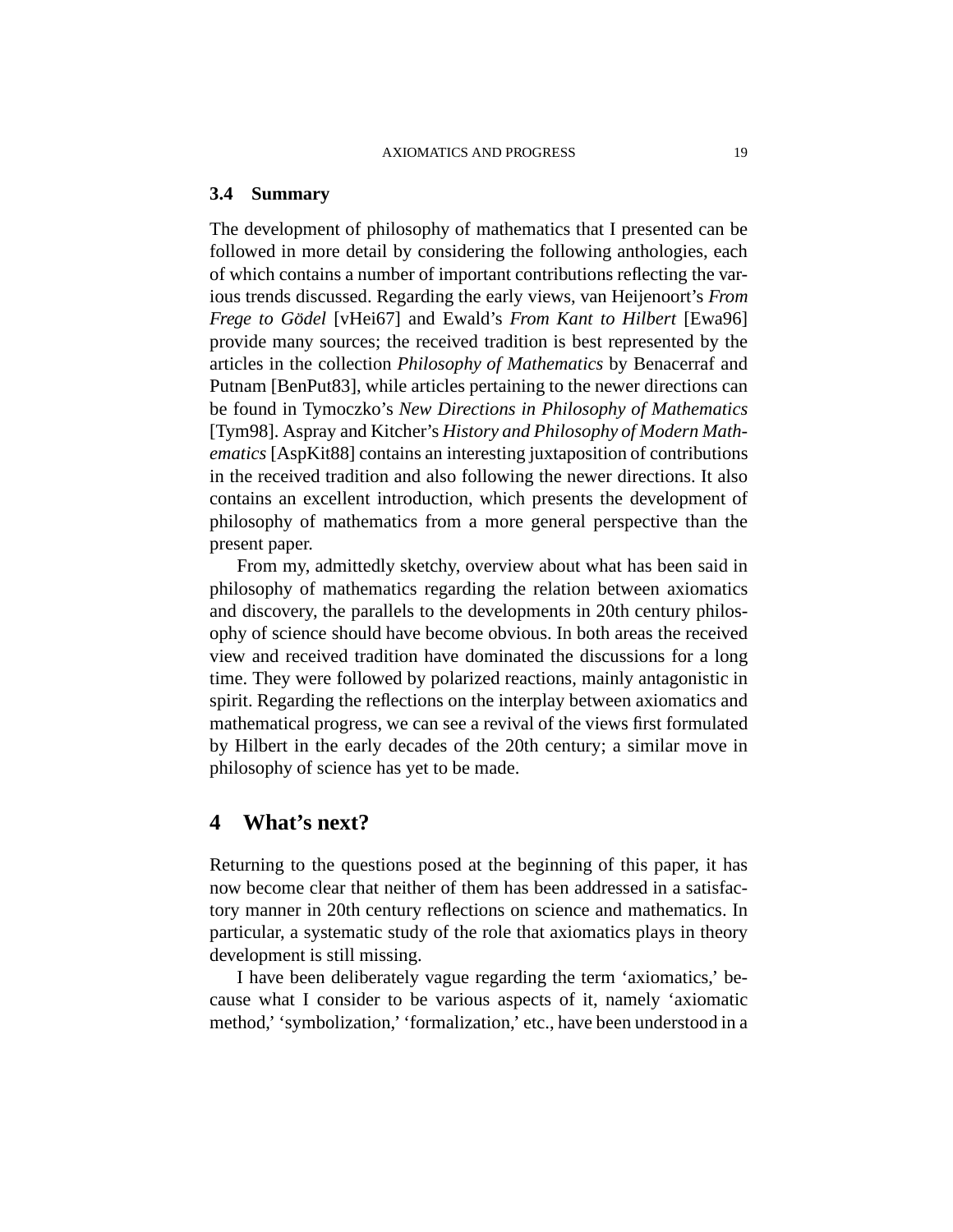number of very different ways in the past. For future discussions on methodology in science and mathematics, a better disentanglement of notions and terminology is sorely needed. Moreover, reflections about what scientists say and do seem to profit when the approach is less dogmatic in character, i.e., without the imposition of too strict a priori assumptions. Clearly some focus is necessary, but this should not be gained by completely dismissing alternative aspects and approaches. This is related to what I have found to be an unfortunate recurrent pattern in the discussions, namely that when new points of view are proposed, they are often set in stark contrast to some previous position. This is important for highlighting the novelty of the new approaches, but also tends to devaluate the insights gained by the earlier reflections.

After all, "Die Mathematik ist ein BUNTES *Gemisch*" [Wit84, p. 176], and this should be reflected also in the study of and considerations about the theoretical aspects of science.

# **References**

| [AspKit88] | William Aspray, Philip Kitcher (eds.), History and Philosophy of Mod-        |
|------------|------------------------------------------------------------------------------|
|            | ern Mathematics, Minneapolis 1988                                            |
| [BenPut83] | Paul Benacerraf, Hilary Putnam (eds.), Philosophy of Mathematics –           |
|            | Selected readings, 2nd ed., Englewood Cliffs 1983                            |
| [Bro52]    | L. E. J. Brouwer, Historical background, principles and methods of in-       |
|            | tuitionism, South African J. Sci 49 (1952), pp. 139-146. Reprinted in:       |
|            | Collected Works Vol. 1, North Holland (1975), pp. 508-515                    |
| [Can78]    | Georg Cantor, Ein Beitrag zur Mannigfaltigkeitslehre, J. reine u. angew.     |
|            | Math. 84 (1878), pp. 242–258. Reprinted in: Gesammelte Abhandlungen          |
|            | mathematischen und philosophischen Inhalts, Berlin (1932), pp. 119-33        |
| [ChaCon95] | Jean-Pierre Changeux, Alain Connes, Conversations on Mind, Matter,           |
|            | and Mathematics, Princeton 1995. Original: Matière à Pensée, 1989.           |
| [Cra02]    | Carl F. Craver, Structures of scientific theories, in: Peter Machamer,       |
|            | Michael Silberstein (eds.), The Blackwell Guide to the Philosophy of Sci-    |
|            | ence, Malden (2002), pp. 55-79                                               |
| [Ded88]    | Richard Dedekind, Was sind und was sollen die Zahlen?, Braunschweig,         |
|            | 1888. Reprinted in: Gesammelte mathematische Werke, Braunschweig             |
|            | 1932, pp. 335–391. English translation in: [Ewa96, pp. 787–833]              |
| [Ewa96]    | William <b>Ewald</b> (ed.), From Kant to Hilbert: A Source Book in Mathemat- |
|            | ics, Oxford 1996                                                             |
| [Fer99]    | José Ferreirós, Labyrinth of Thought, Birkhäuser, 1999.                      |
| [Fe79]     | Gottlob Frege, Begriffsschrift. Eine der arithmetischen nachgebildeten       |
|            | Formelsprache des reinen Denkens, Halle a/S. 1879. English translation       |
|            | in: [vHei67, pp. 1–82]                                                       |
| [Fre84]    | Gottlob Frege, Grundlagen der Arithmetik, Breslau 1884. English trans-       |
|            | lation: Foundations of arithmetic, Oxford 1953                               |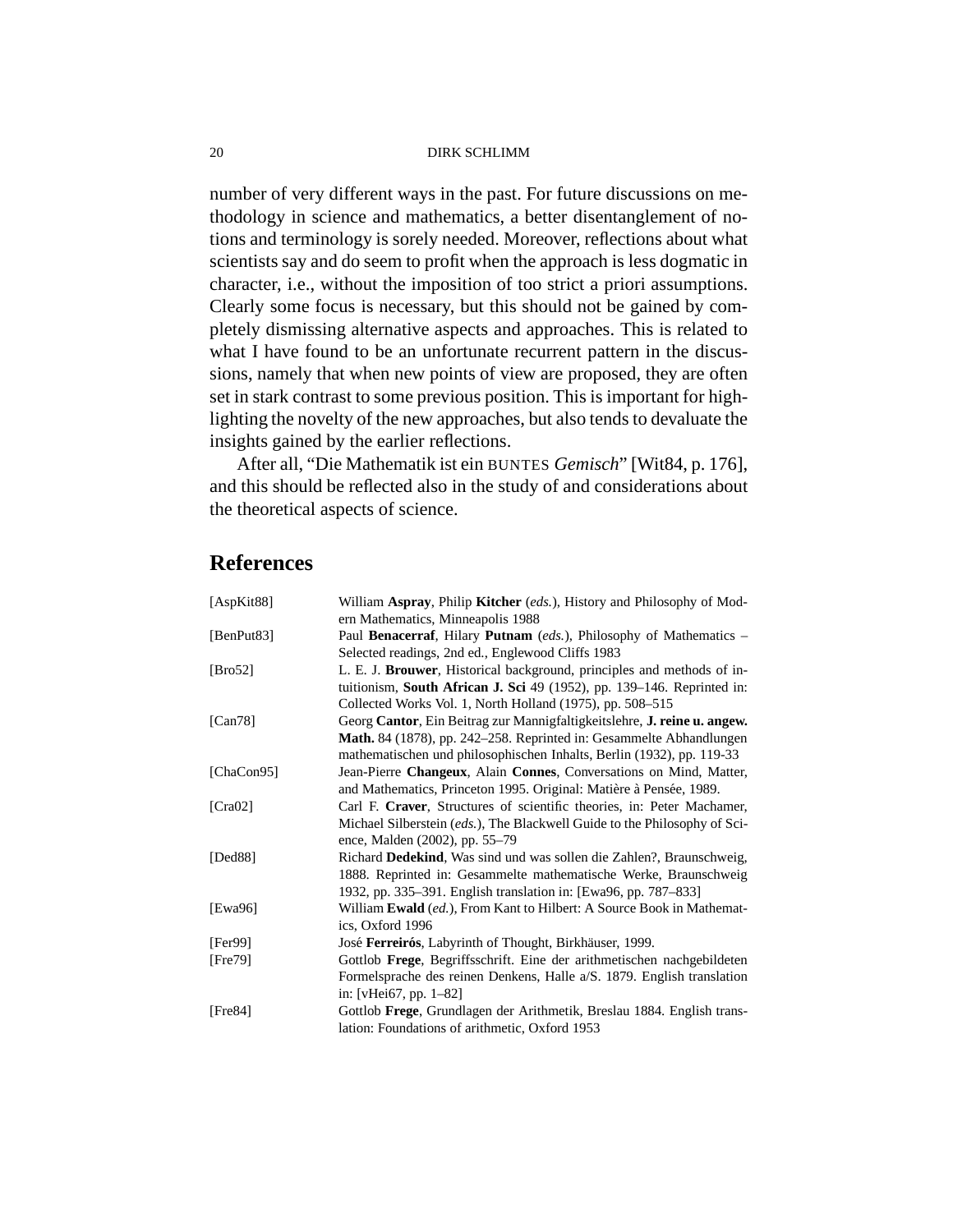| [Gie79]        | Ronald N. Giere, Understanding Scientifc Reasoning, New York 1979         |
|----------------|---------------------------------------------------------------------------|
| [Gie88]        | Ronald N. Giere, Explaining Science: A Cognitive Approach, Chicago        |
|                | 1988                                                                      |
| [Gro85]        | Emily Grosholz, A new view of mathematical knowledge. Review of The       |
|                | Nature of Mathematical Knowledge, Brit. J. Phil. Sci. 36 (1985), pp. 71–  |
|                | 78                                                                        |
| [ $GroBre00$ ] | Emily Grosholz, Herbert Breger (eds.), The Growth of Mathematical         |
|                | Knowledge, Dordrecht 2000                                                 |
| [Had $45$ ]    | Jacques Hadamard, The Psychology of Invention in the Mathematical         |
|                | Field, Princeton 1945                                                     |
| [Han $58a$ ]   | Norwood Russell Hanson, The logic of discovery. J. Phil. 55(25) (1958),   |
|                | pp. 1073-1089                                                             |
| [Han $58b$ ]   | Norwood Russell Hanson, Patterns of Discovery, London, 1958               |
| [Han $65$ ]    | Norwood Russell Hanson, Notes towards a logic of discovery, in:           |
|                | Richard J. Bernstein (ed.), Perspectives on Peirce. Critical Essays on    |
|                | Charles Sanders Peirce, New Haven 1965, pp. 42–65                         |
| [Hem45]        | Carl G. Hempel, Studies in the logic of confirmation. Mind 54 (1945),     |
|                | pp. 1-26, 97-121, 1945. Reprinted with a postscript in: [Hem65, pp. 3-    |
|                | 51]                                                                       |
| [Hem65]        | Aspects of Scientific Explanation and Other Essays in the Philsophy of    |
|                | Science, New York 1965                                                    |
| [Hem70]        | Carl G. Hempel, Formulation and formalization of scientific theories (a   |
|                | summary-abstract, with discussion), in: [Sup77, pp. 244-265]              |
| [HemOpp48]     | Carl G. Hempel, Paul Oppenheim, Studies in the logic of explanation.      |
|                | Phil. Sci. 15 (1948), pp. 135–175) Reprinted in: [Hem65, pp. 245–290]     |
| [Hes66]        | Mary B. Hesse, Models and Analogies in Science, Notre Dame 1966           |
| [Hes72]        | Mary B. Hesse, Models and Analogy in Science, in: Paul Edwards (ed.),     |
|                | Encyclopedia of Philosophy, New York 1973, pp. 354-359                    |
| [Hil99]        | David Hilbert, Grundlagen der Geometrie. Leipzig, 1899. English trans-    |
|                | lation: The Foundations of Geometry, Chicago 1902                         |
| [Hil18]        | David Hilbert, Axiomatisches Denken, Math. Ann., 78 (1918) pp. 405–       |
|                | 415. English translation in: [Ewa96, pp. 1105-1105]                       |
| [HinRem74]     | Jaakko Hintikka, Unto Remes, The Method of Analysis. Its Geometrical      |
|                | Origin and Its General Significance, Dordrecht 1974 [Boston Series in the |
|                | Philosophy of Science, XXV]                                               |
| [Hul52]        | Clark L. Hull, Autobiography, in: Edwin G. Boring, Herbert S. Langfeld,   |
|                | Heinz Werner, Robert M. Yerkes (eds.), A History of Psychology in Au-     |
|                | tobiography, vol. IV, Worcester 1952, pp. 143-162                         |
| [Kit83]        | Philip Kitcher, The Nature of Mathematical Knowledge, Oxford 1983.        |
| [Kit $88$ ]    | Philip Kitcher, Mathematical progress Rev. Int. Phil., 42 (1988),         |
|                | pp. 518-540                                                               |
| [Kle95]        | Felix Klein, Über Arithmetisierung der Mathematik, Nachr. Kgl. Ges.       |
|                | Wiss. Gött. 2 (1895). Reprinted in: Gesammelte mathematische Abhand-      |
|                | lungen, vol. 2, Berlin 1922, pp. 232–240                                  |
| [Kuh70a]       | Thomas S. Kuhn, Logic of discovery or psychology of research?, in:        |
|                | [LakMus70, pp. 1-23]                                                      |
| [Kuh70b]       | Thomas S. Kuhn, The Structure of Scientific Revolutions, 2nd ed.,         |
|                | Chicago 1970                                                              |
| [Lak70]        | Imre Lakatos, Falsification and the methodology of scientific research    |
|                | programmes, in: [LakMus70, pp. 91-195]                                    |
|                |                                                                           |